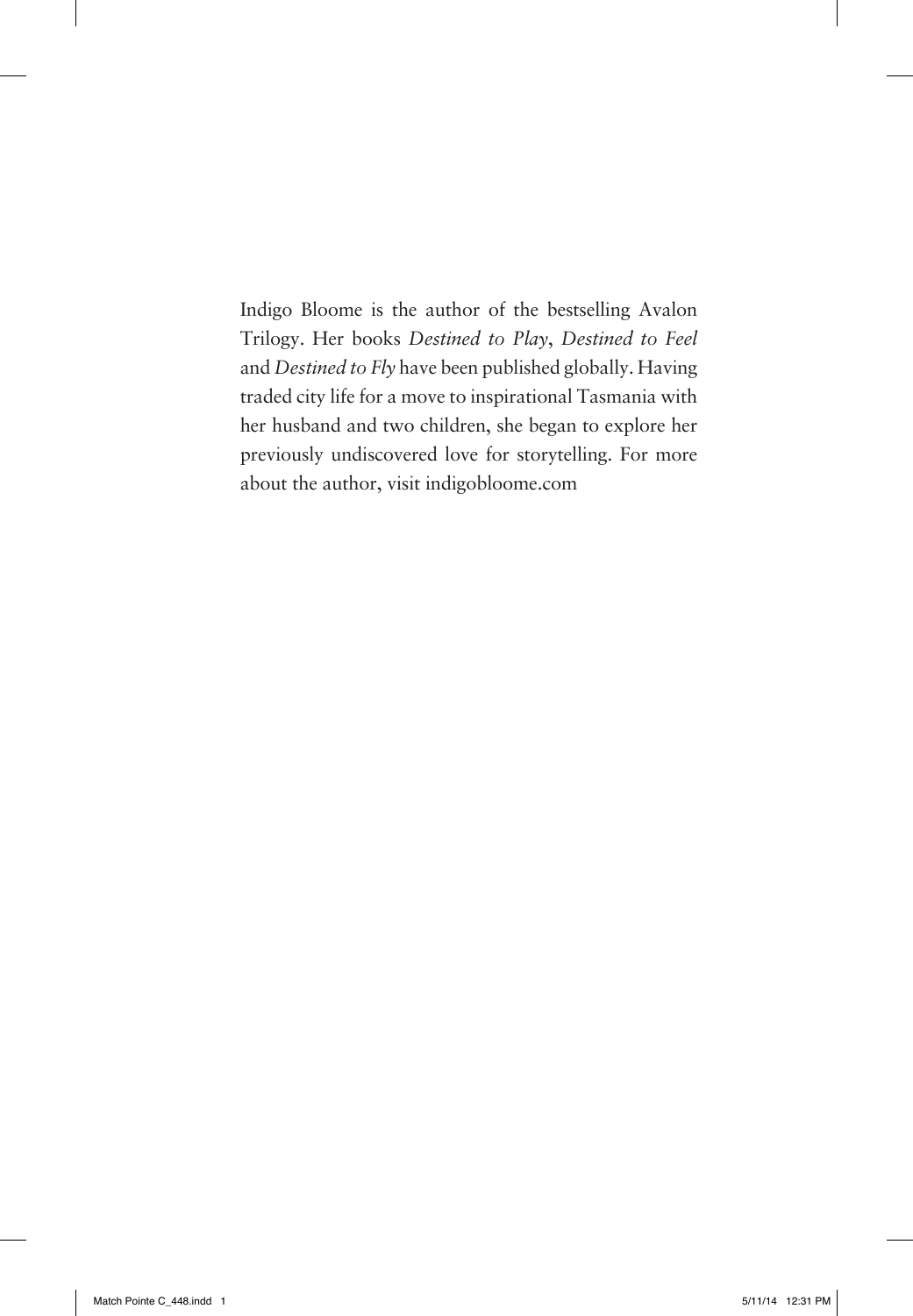

HarperCollinsPublishers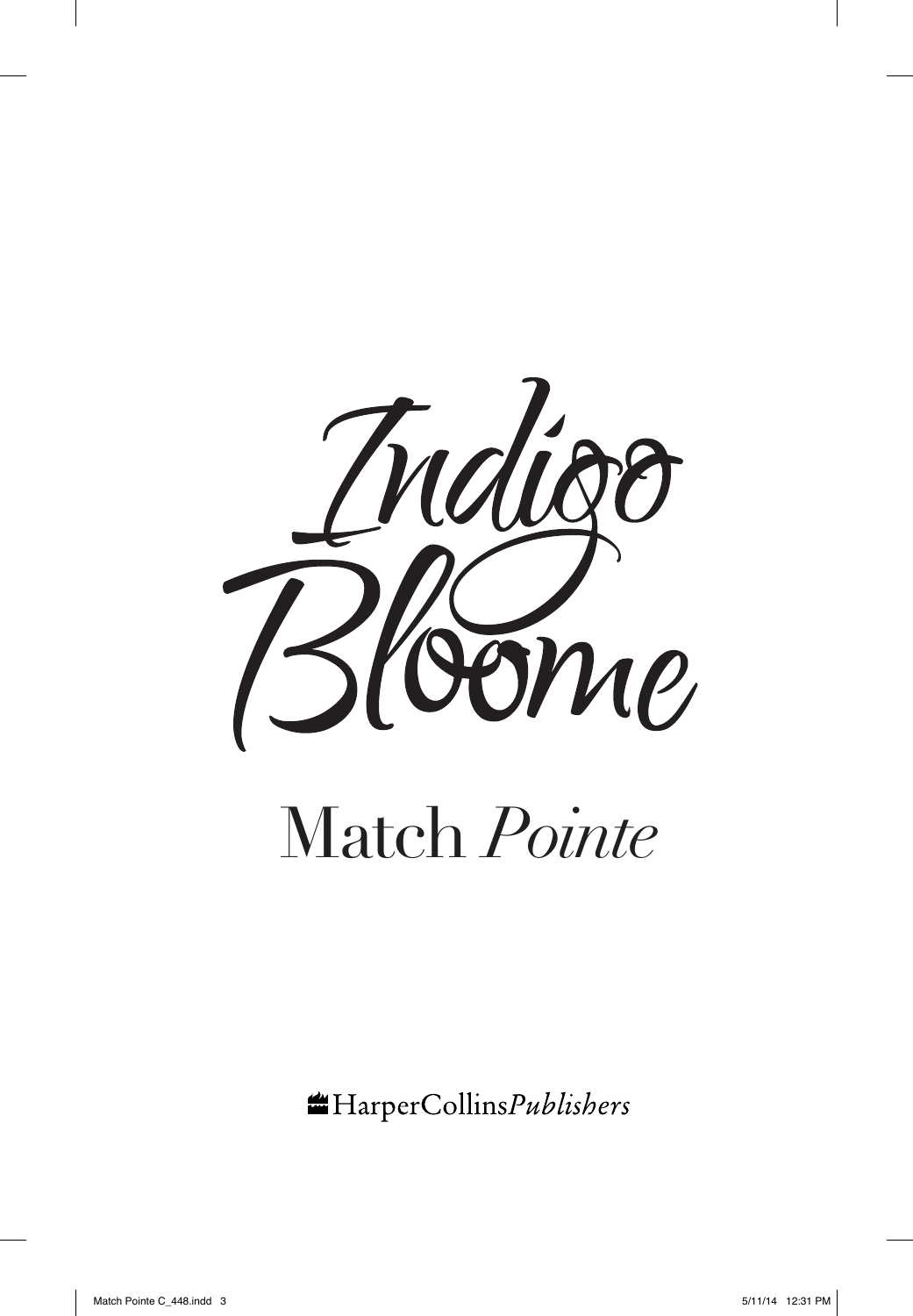#### **HarperCollins***Publishers*

First published in Australia in 2015 by HarperCollins*Publishers* Australia Pty Limited ABN 36 009 913 517 harpercollins.com.au

Copyright © Indigo Partners Pty Limited 2015

The right of Indigo Bloome to be identified as the author of this work has been asserted by her in accordance with the *Copyright Amendment (Moral Rights) Act 2000*.

This work is copyright. Apart from any use as permitted under the *Copyright Act 1968*, no part may be reproduced, copied, scanned, stored in a retrieval system, recorded, or transmitted, in any form or by any means, without the prior written permission of the publisher.

#### **HarperCollins***Publishers*

Level 13, 201 Elizabeth Street, Sydney NSW 2000, Australia Unit D1, 63 Apollo Drive, Rosedale, Auckland 0632, New Zealand A 53, Sector 57, Noida, UP, India 77–85 Fulham Palace Road, London W6 8JB, United Kingdom 2 Bloor Street East, 20th floor, Toronto, Ontario M4W 1A8, Canada 195 Broadway, New York, NY 10007, USA

National Library of Australia Cataloguing-in-Publication entry:

Bloome, Indigo, author. Match pointe / Indigo Bloome. 978 0 7322 9988 0 (paperback) 978 1 4607 0386 1 (ebook) Erotic stories. Love stories. A823.4

Cover design by HarperCollins Design Studio Cover images by shutterstock.com Typeset in Sabon by Kirby Jones Printed and bound in Australia by Griffin Press The papers used by HarperCollins in the manufacture of this book are a natural, recyclable product made from wood grown in sustainable plantation forests. The fibre source and manufacturing processes meet recognised international environmental standards, and carry certification.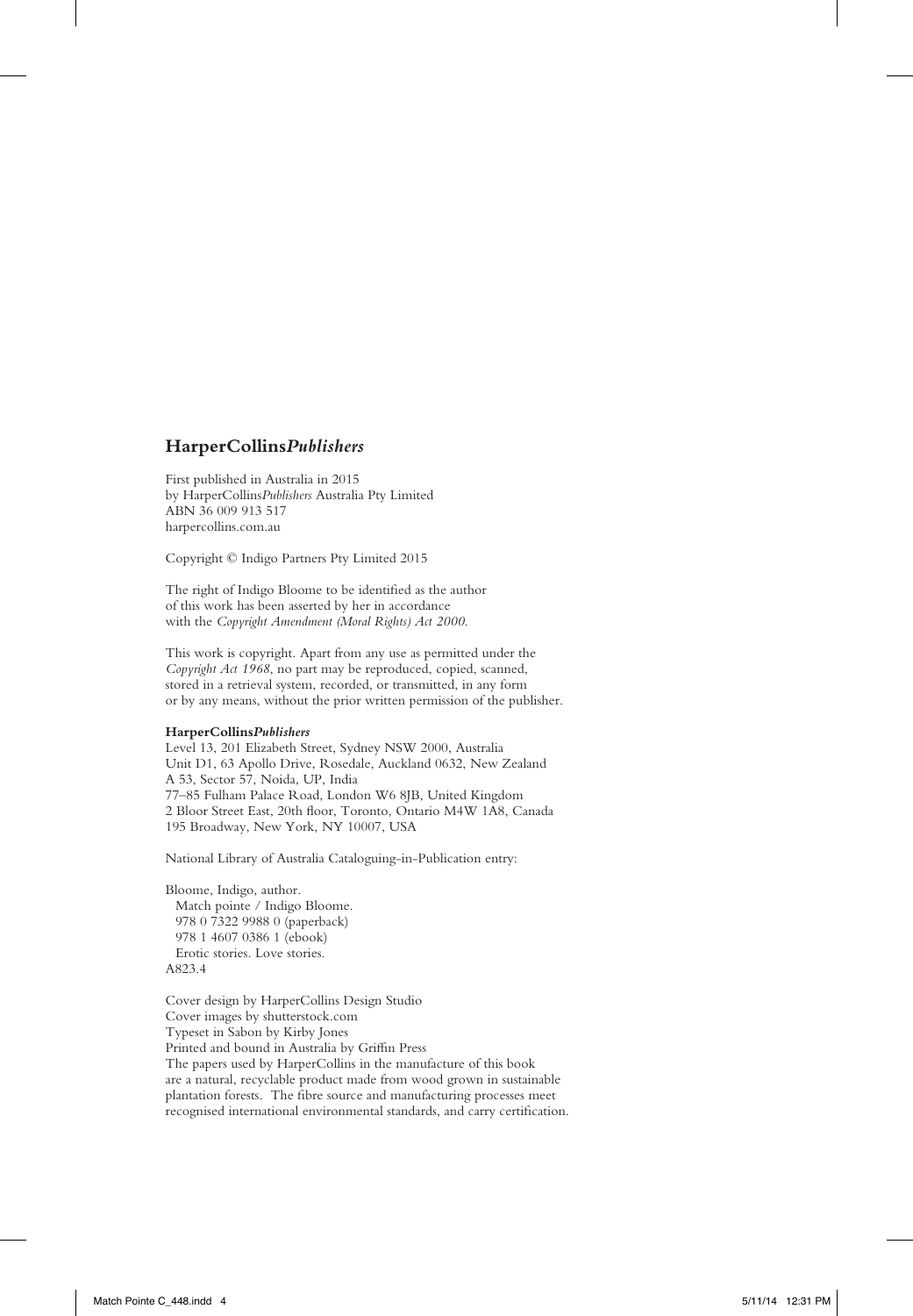*For all those who read the Avalon Trilogy, my most sincere thanks. This one's for you!*

*xo*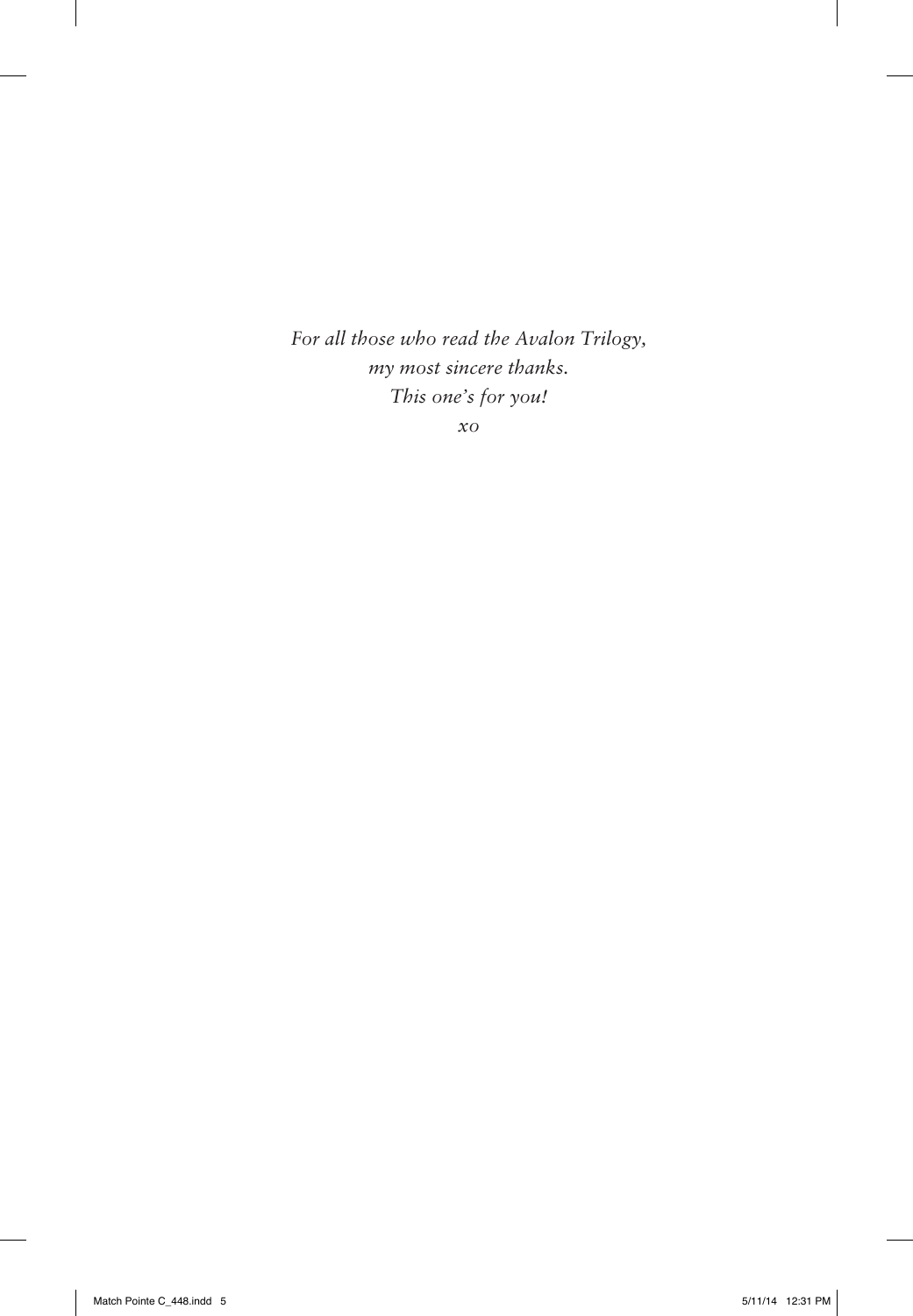

# *Caesar*

Antony 'Caesar' King was one of the wealthiest men in the United Kingdom. Casino and hotel management were his business staples, but he was equally notorious for his ruthless dealings in property investments and high-end gambling. The crowning glory of his business empire – on which he spent a disproportionate amount of his limited time – was the firm he had built from scratch: The Edge. It was the world's leading sports agency, responsible for managing the global careers of the most influential and brand-conscious athletes. Caesar had a natural instinct for identifying emerging talent, and the financial resources to back those he happened to tap on the shoulder.

Athletes knew that if The Edge represented them, they were on the path to greatness. To say 'No' to Caesar was akin to kissing your sports career goodbye and fading into oblivion. Not only was the business highly lucrative, but it also ensured Caesar was the preeminent 'mover and shaker' in the industry. At elite sports venues the world over he was immediately recognisable for his flamboyant dress sense, and he had the personality to match. Whether people loved him or hated him, such was his magnetism that they were drawn to him like moths to a flame. Power and superiority emanated from every gesture he made and the tone of every word he spoke. And rest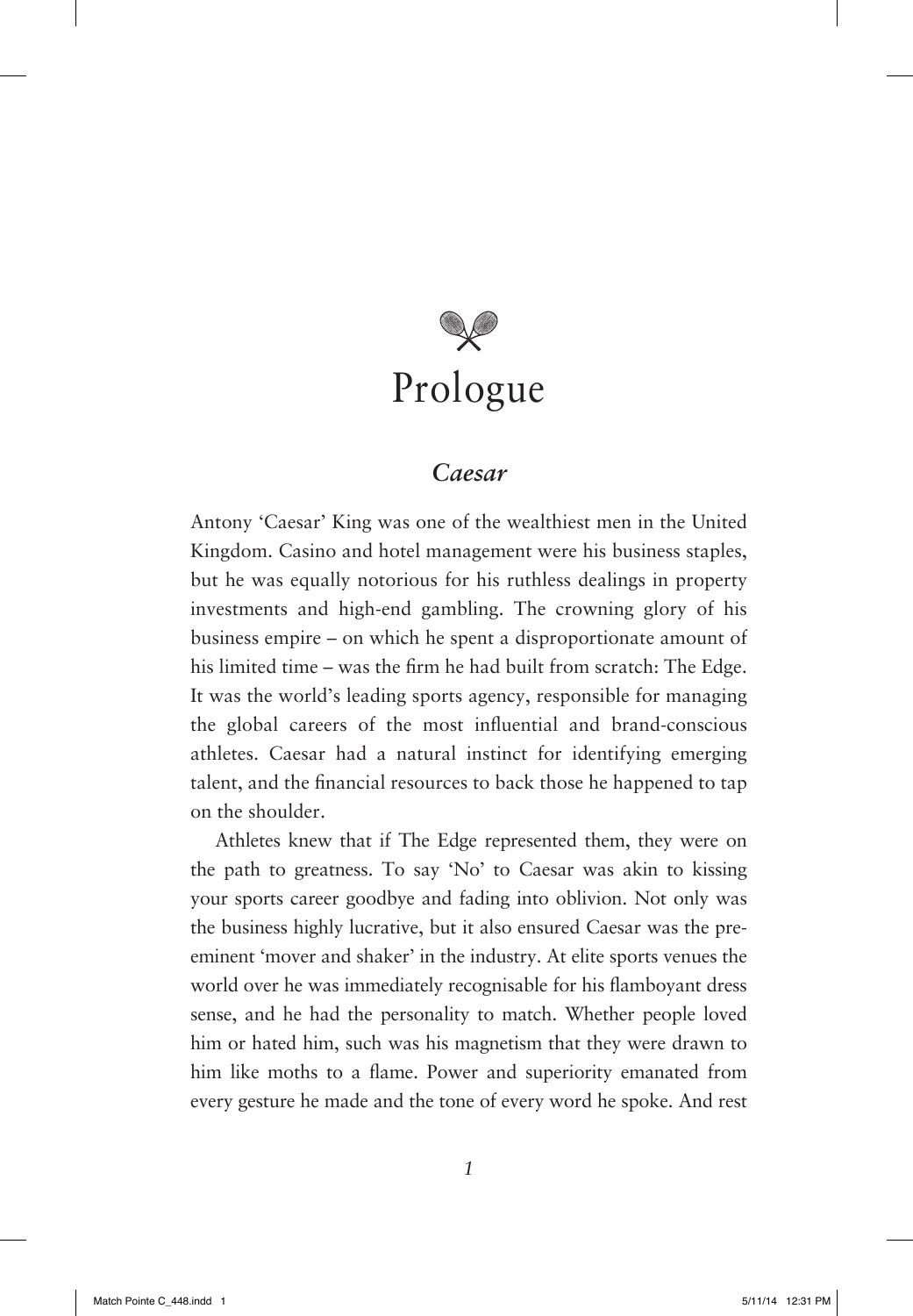#### *Indigo Bloome*

assured that he relished the authority he wielded and the attention he attracted. Indeed, he depended on it for his continued success.

\*\*\*

His father, Antonio 'Tony' King, was a self-made man. From humble beginnings in Italy, Tony had emigrated to America after the war. He had hocked his few valuables for several hands of blackjack, and won enough to kick-start his life in the new world. He was a conscientious gambler, willing to bet on high-risk ventures. And against all odds, he won significantly more than he ever lost.

Antony junior's middle name was a direct tribute to an exceptionally lucky night at Caesar's Palace in Las Vegas. During a few raucous rounds of poker, Tony was challenged to risk all of his winnings on the roulette table.

With all the careless arrogance of a man who had nothing to lose, he barely glanced at the spinning wheel, where the numbers and colours swirled towards the potential gain or loss of such a huge sum. Instead, the beauty of a tall young blonde a few feet away captured his eye. With a sly wink he beckoned her close, whispering in her ear that she was his good luck charm. It was only when she returned his smile that he let his eyes focus on the tiny silver ball slowing towards black thirteen as if it were magnetically attracted to the number.

The ball fell into place, and the crowd who had gathered around the table erupted into applause as Tony walked away \$1 million richer. He graciously accepted the envious congratulations of those around him, and the gratis upgrade to the Emperor's Suite proffered by hotel management. Needless to say, he wasted no time in bedding the stunning babe, who had more than happily accompanied him and his newly acquired funds to the suite.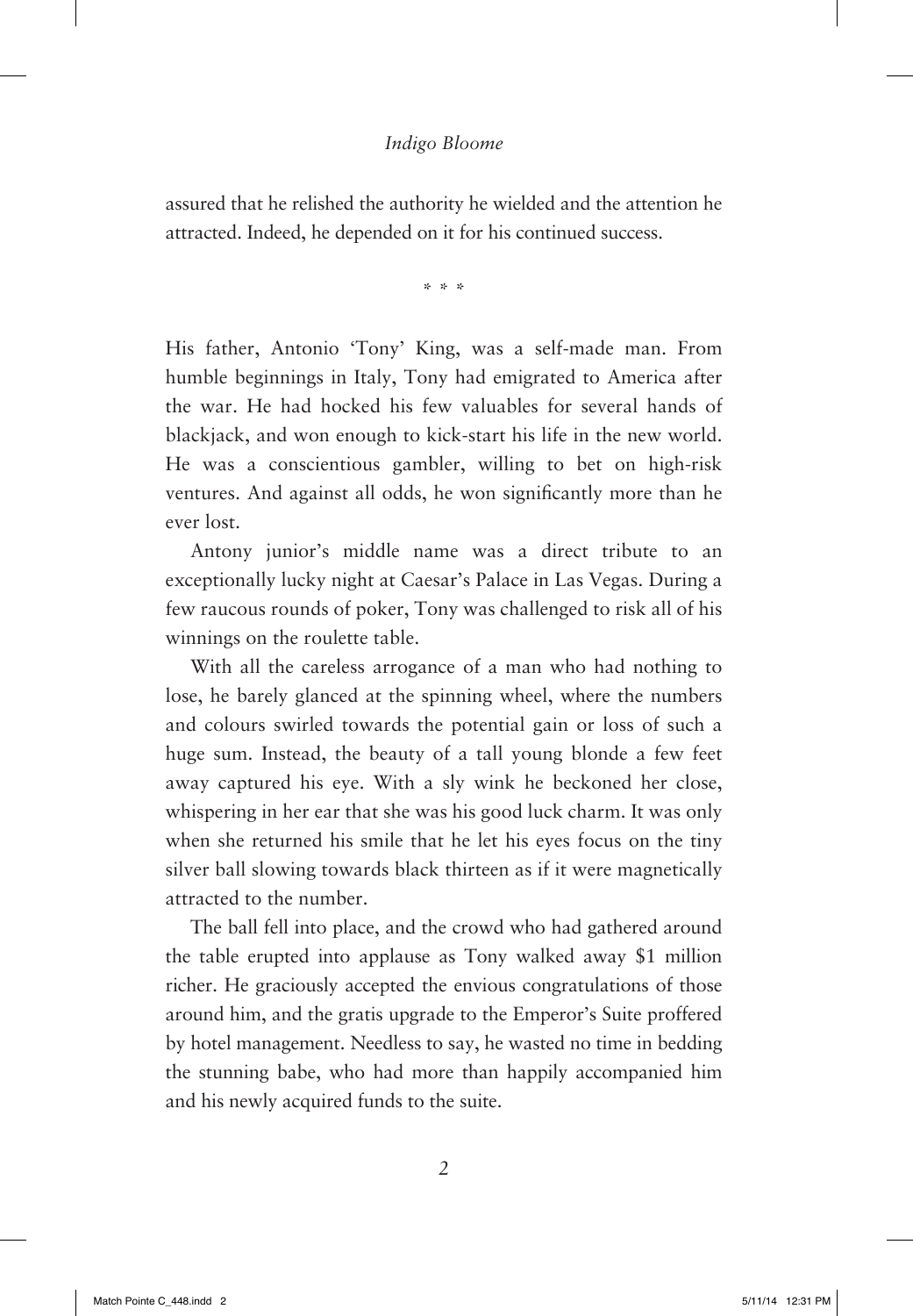At first Tony was shocked by the news of her pregnancy, but given that the conception had occurred on the luckiest night of his life, it seemed fate was sending him a definite sign. The woman had no interest in becoming a mother at the peak of her youth and beauty, so he made her an offer any young student with a substantial college debt would find difficult to refuse. A healthy, strong baby boy was delivered into the world, and once the obligatory paternity tests were completed, the biological mother willingly accepted the bonus money they had agreed on, granting Tony full custody of his only son and disappearing from their lives forever.

Caesar had wanted for nothing during his youth as he was groomed to be the heir of his father's financial throne. He became the only true love of his father's life. Tony was determined that Caesar would have all the refinements he'd lacked in his humble upbringing in Italy. So it was inevitable that Tony would choose the prestigious six-centuries-old Eton College to educate his only son. Fortunately the college had no problem accepting Tony's ostentatious new money.

Caesar excelled academically, more so in mathematics than in any other subject. Although he won several mathematics awards across Europe and was the youngest player ever to represent Britain in bridge, Caesar didn't necessarily understand what all the fuss was about. It all came so easily to him that it was as natural as breathing.

It was only after he discovered the game of tennis in his first year of secondary school that his true passion was ignited. In his mind, tennis was the ultimate sport, dwarfing all others. The idea that a grand slam was all down to two players after a fortnight of competition intrigued him. Only one player could outplay, outsmart, outwit and out-hit the other. There were no teammates to confer with, rely on or blame; two solo players were left to fight it out on court, bound only by the rules of the game.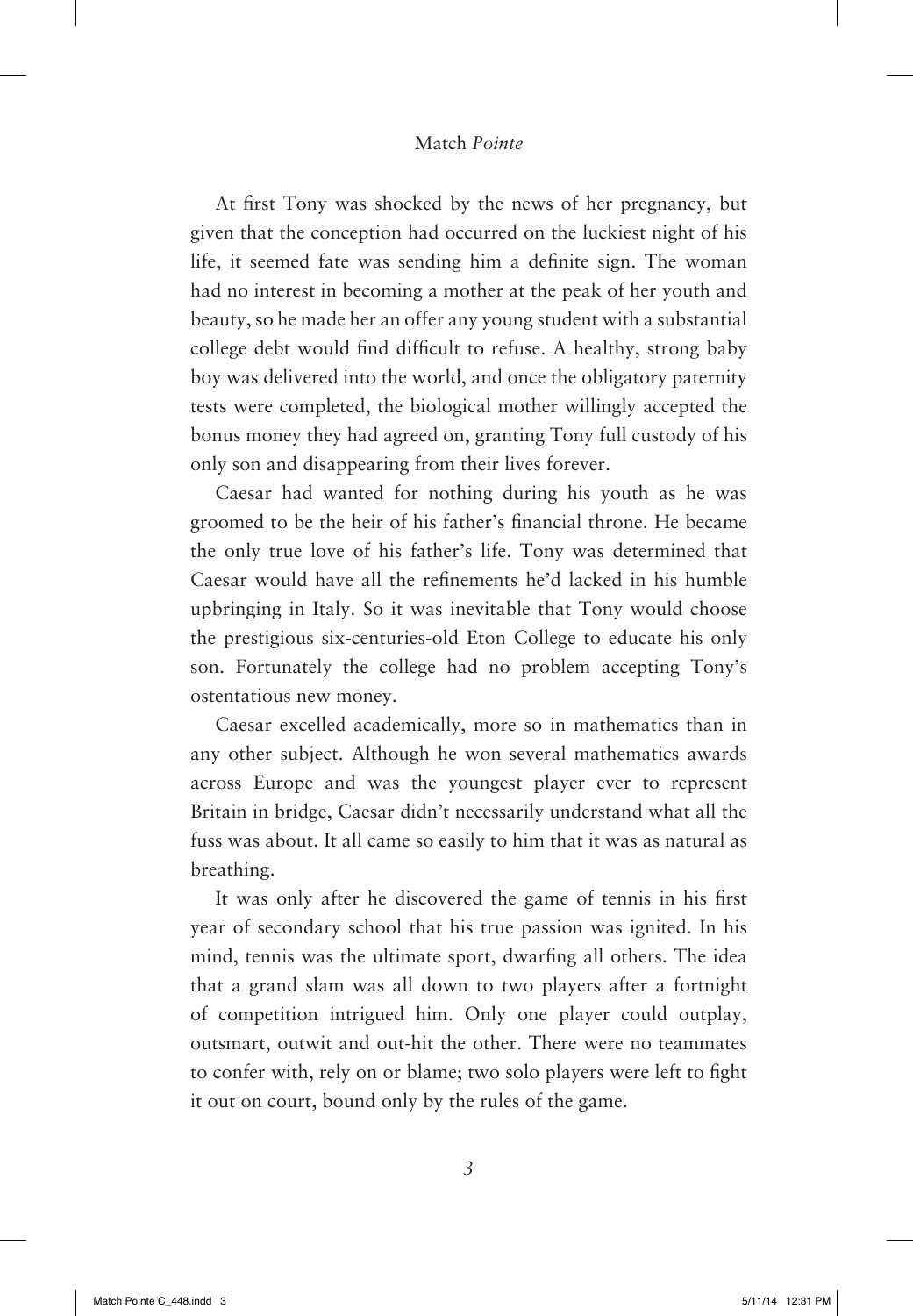# *Indigo Bloome*

To win you had to have everything – the physical and mental stamina, skill, consistency, tenacity and most importantly the absolute belief in yourself, that you deserved to win and had the capacity to do so. At the end of the day only one person would take all the glory.

Tennis appealed to Caesar in a way that other sports didn't. It got under his skin. He felt more alive watching Wimbledon than at any other time during his schooling. It was as though he belonged there in some way.

From that point on Caesar channelled much of his energy into the game of tennis, and even managed to crack into the top one hundred on the junior tennis circuit when he was fifteen years old – albeit briefly. Unfortunately, a bad skiing accident left his knee structurally damaged and unable to live up to the relentless demands of the game. Though he was bitterly disappointed, the accident neither deterred nor diluted his interest in the game. He hadn't missed a tournament at Wimbledon since his first year at Eton, and he didn't plan on missing any in the future.

In fact, the accident spurred him on to become involved in the sport in other ways, and sparked his interest in the players moving up through the rank and file. He knew many of the players personally, and he began to learn what motivated them, when they had their off days and on days, and where they derived their desire to win.

Suddenly he was intrigued by the game for completely different reasons, as his mathematical brain took over and he developed a program called 'Junior Jousts' for betting on each of the players. His father fully supported and funded his first foray into sports gambling. It was so successful his father applied a similar mathematical model to identify arbitrage opportunities for professional sports and the money came rolling in. Why? some asked. His father responded simply. 'Because it is Caesar's destiny.

*4*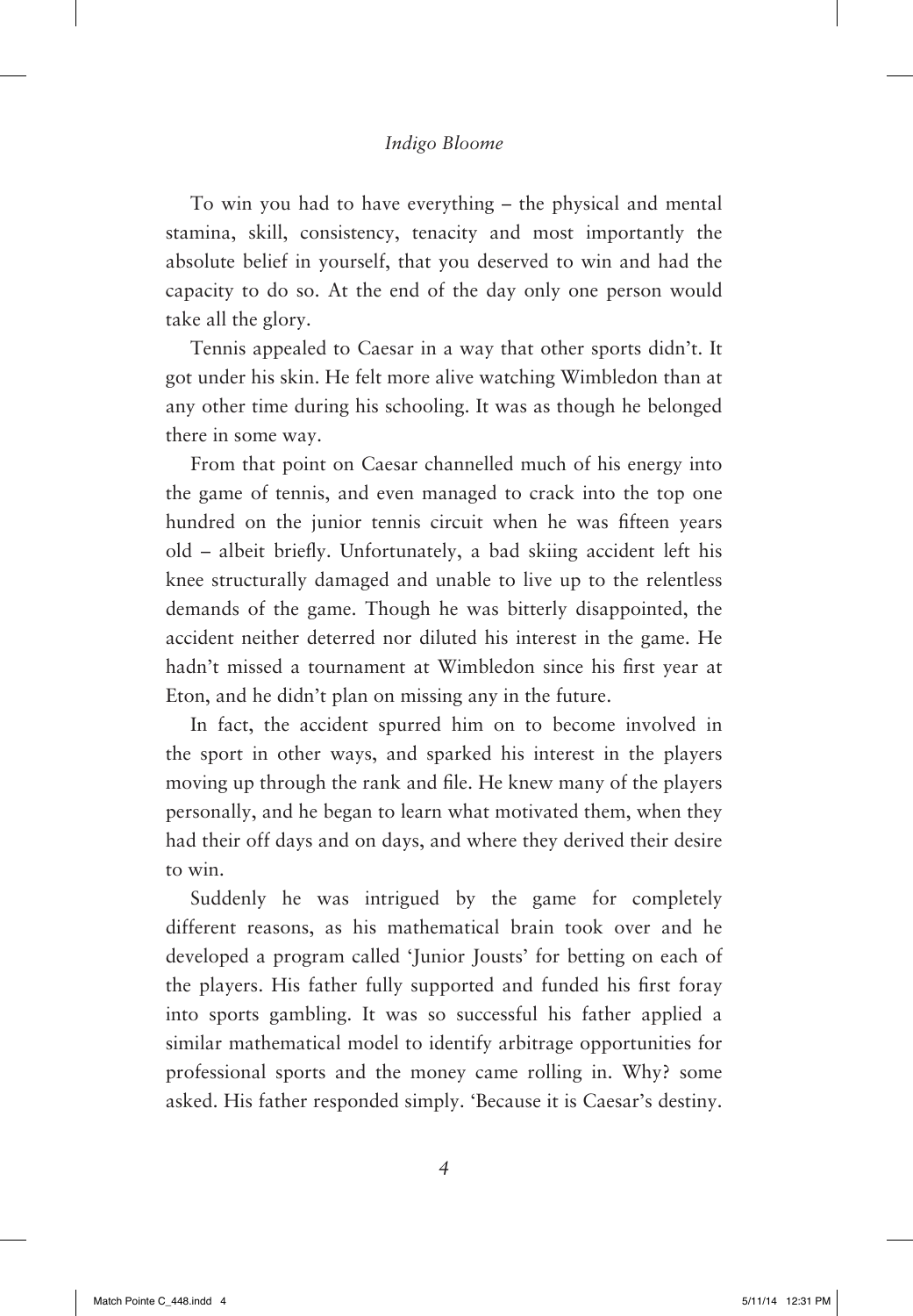He was born under a star where winning is the only way.' Caesar revered Tony, and the most important thing in his life was to continue to make his father proud.

\*\*\*

Caesar was now in his forties, and still attended every grand slam, never short of a jaunty handkerchief and cravat to complement his impeccable hand-tailored suits and glistening polished shoes. He made a point of establishing a connection with each of the top ten players in the world at any given time, engineering reasons to meet up with them more regularly. That way he came to know them very personally – just as some horse-racing punters build steam rooms in their homes to become better acquainted with jockeys. This close association was the reason why he was able to sign most of the top players up with his elite agency.

Even though The Edge employed dedicated staff to look after his clients' every whim and sponsorship deals, Caesar liked to provide a more personalised service. It was important to him that the players had direct access to him – not a relationship per se but certainly an identifiable association. So he offered them excellent rates to stay in his luxurious hotels and to be seen in his glamorous entertainment and gambling establishments, usually in his company.

His motive was undeniably twofold. Not only did he derive great personal pleasure from being directly connected with the greats of tennis stardom, but at the end of the day, it also made good business sense and gave him ultimate control over the players he endorsed.

Yet most of all, he was passionate about testing his automated betting models against his personal insights into each player's capabilities and state of mind. And that was why he so enjoyed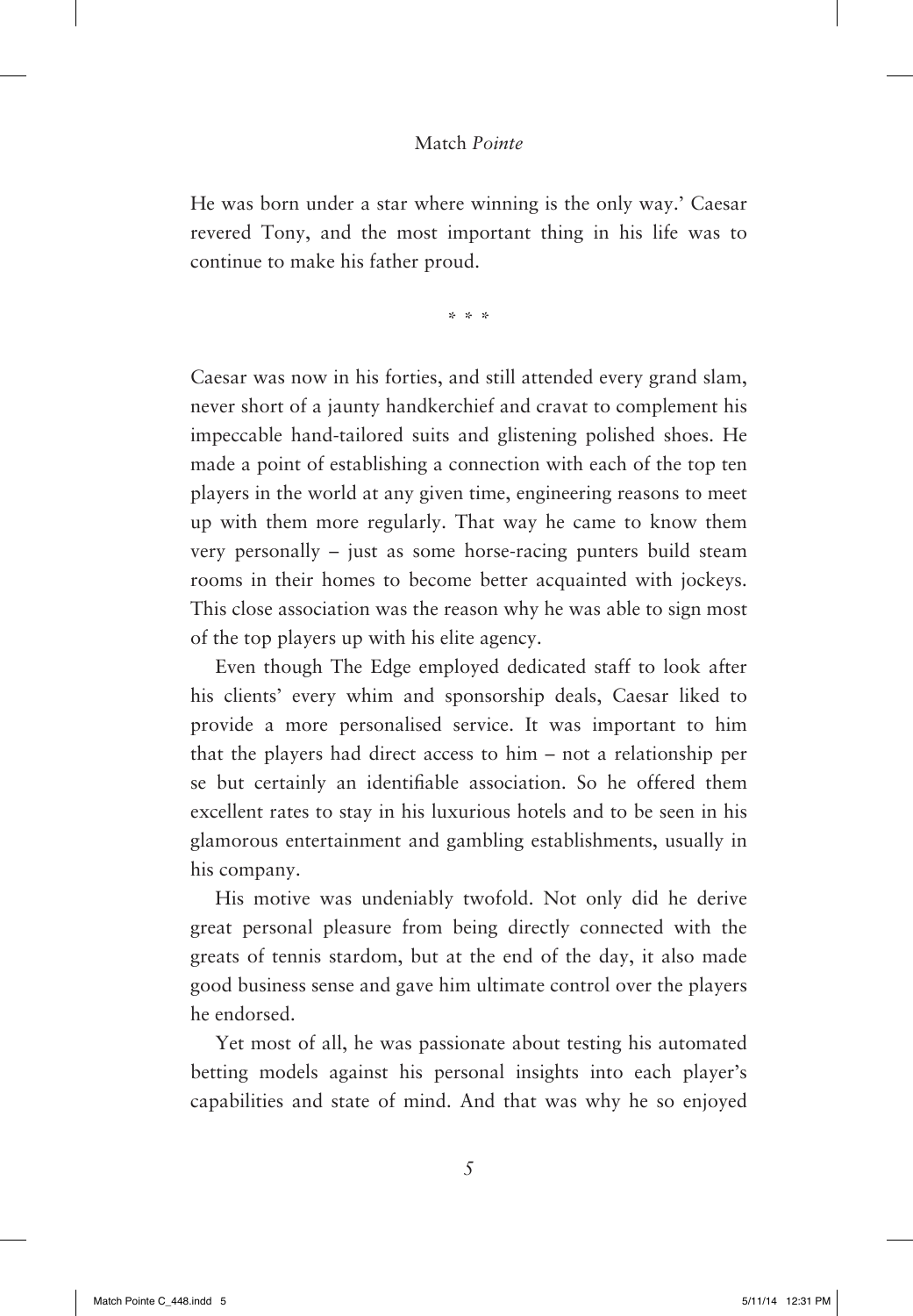#### *Indigo Bloome*

the obscenely sized individual bets he made with his billionaire friends in their secretive 'Club Zero' aptly named for the number of zeroes that accompanied each transaction – often on par with the size of the egos placing them! Caesar's gambling was as highly informed as it could be, since on some occasions the bets placed entire companies at stake. Companies Caesar strategically pursued for his ever-expanding empire.

The only other part of his life that kept him engaged – in a nonbusiness sense – was his philanthropic interest in the Royal Ballet. Some called it his hobby. The beauty and graceful movement of the dancers provided him with a sense of serenity he didn't experience elsewhere. Perhaps it was a way to make up for the lack of feminine energy in his father's male-dominated world? No one was sure … nevertheless, his substantial contributions to the Ballet's Benevolent Fund had secured his prestigious invitation to become a member of the Board of Trustees. Accepting this role meant he had access to the ears of London's high society, not to mention association with the aristocracy – lords, baronesses and even HRH the Prince of Wales and Her Majesty the Queen (who disappointingly had no interest in tennis whatsoever, but fortunately was an avid patron of the arts).

To know Caesar, you had to know three things. First, his father was the ultimate role model in his life. Second, tennis was his absolute passion. And third, his love of ballet was his greatest pastime. Other than the finer things in life his bank balance could afford, he treated everything else with absolute disdain.

# *Eloise*

To those in the know, Eloise Lawrance was the latest up-andcoming star on Britain's ballet scene, and had just been chosen to dance the lead in *Swan Lake*. Her movements were technically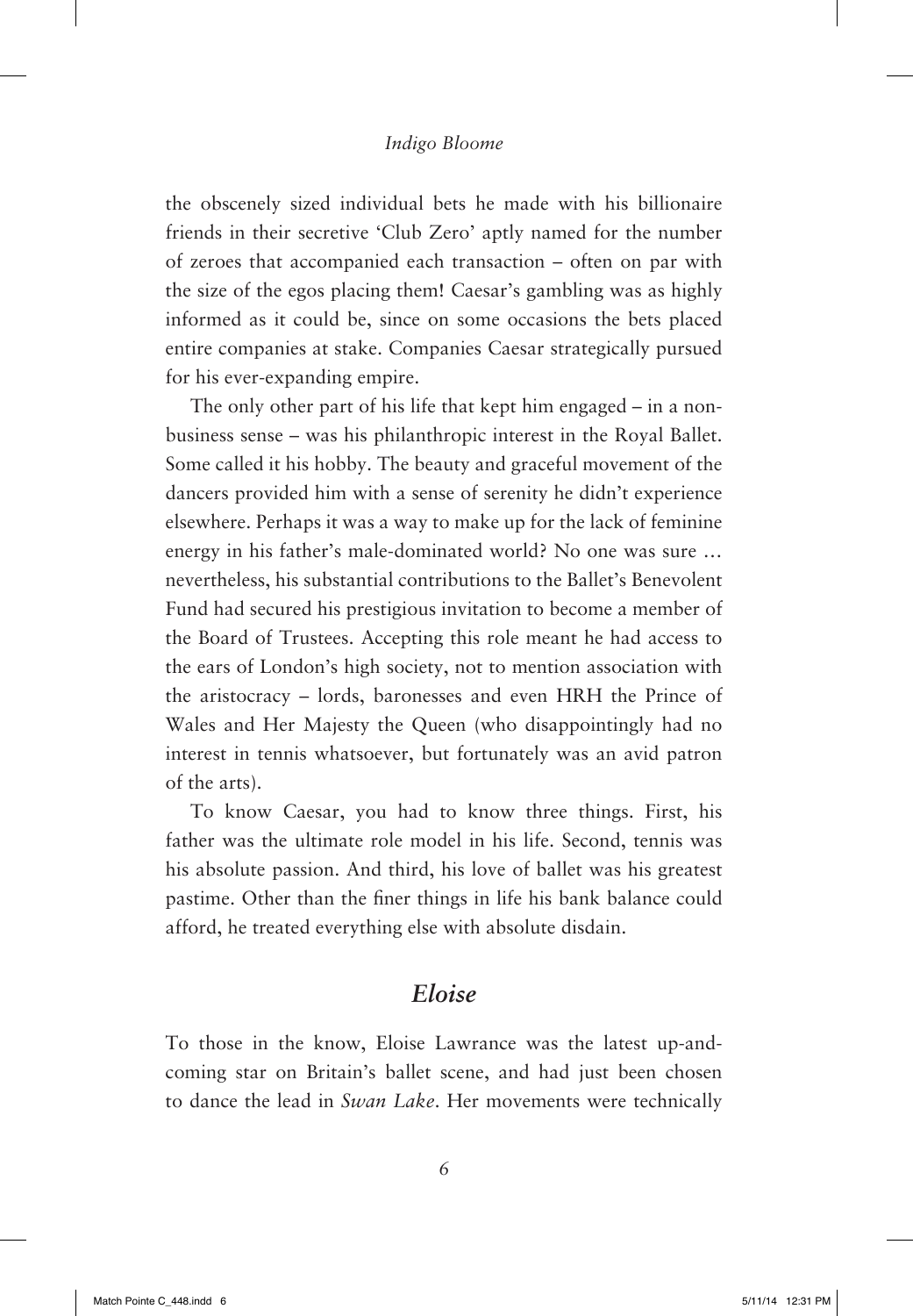perfect, her timing precise, and due to her young age perhaps she could be forgiven for lacking a little passion or soul in her otherwise flawless performances.

Eloise was uniquely beautiful, though she only ever saw the imperfections in herself. Men and women alike were attracted to her fragile radiance, but she never noticed their attentions. She wished her fingers were a little longer and her feet were more delicate, but most of all she longed for her hair to be manageable and straight – which was why she seldom wore it out. Her soft translucent skin only caused her frustration, as she could never go out in the sun without it freckling, and she believed her aquamarine eyes were too big for her heart-shaped face, instead of seeing them as her most distinctive feature. At least her body proved to have excellent proportions for a ballerina, though she would have preferred a tad more height.

Yet Eloise had long ago relinquished all rights to her own body. Her diet was strictly controlled so she maintained the delicate balance between her fear of putting on even one additional pound of weight, and ensuring she had the stamina to endure the demanding twelve-hour days. Adept at being weighed, pinched, probed and analysed on a regular basis, she was more than skilled at detaching herself from her physical form. Every measurement had to be recorded in detail; even 'point to point' (the distance between her nipples) was noted for each new ballet performance. She liked the way others took control so she could focus solely on her craft, her one creative outlet. In her mind, her body was only a means to an end; merely an instrument to enable her to dance.

She was a quiet, reserved person, not exactly shy but certainly not outgoing. Although she was friendly enough when spoken to, she preferred to keep to herself and didn't have many friends. Being in the ballet meant that her opportunity to form any real friendships was limited, for in her mind the other ballerinas were

*7*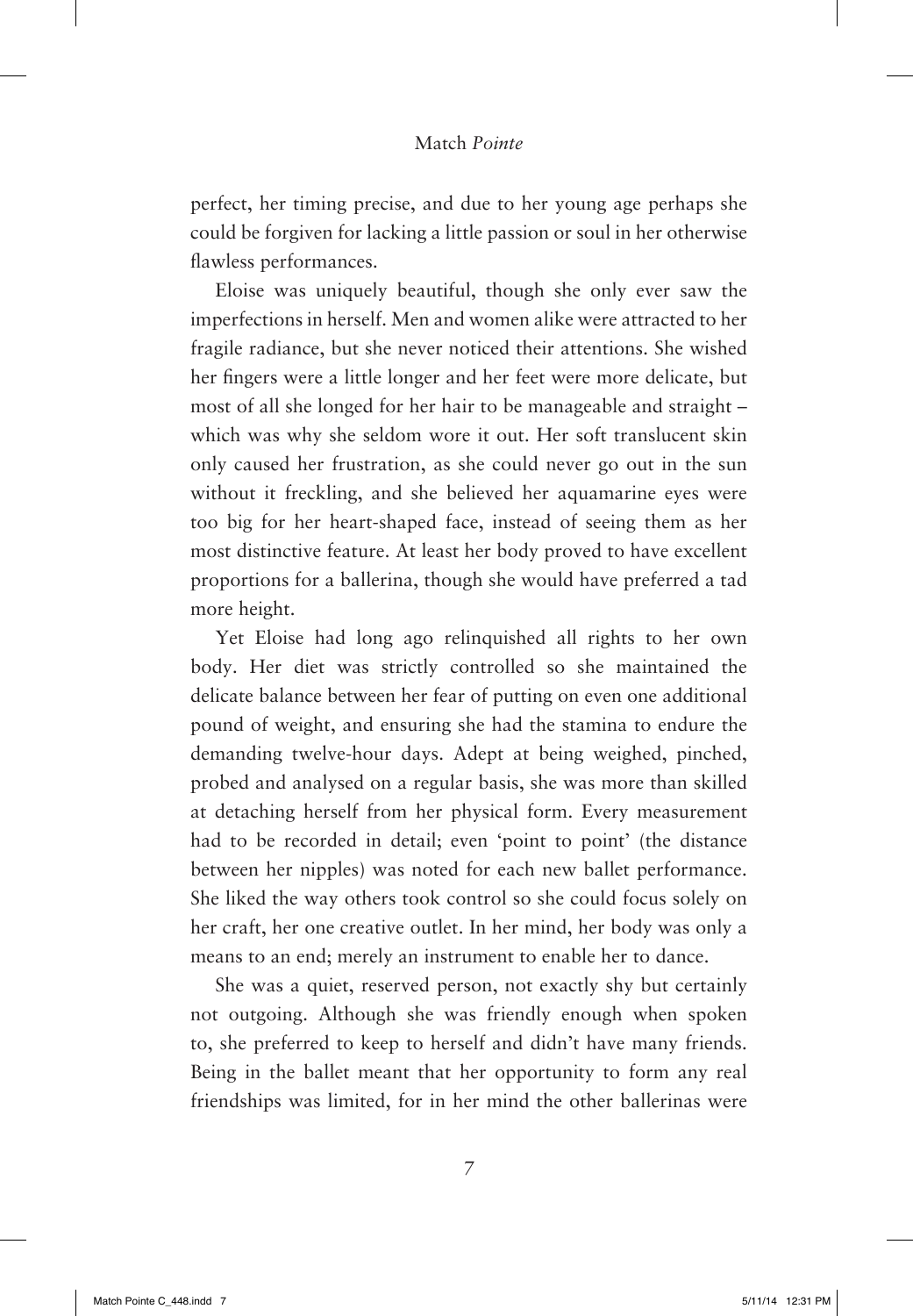# *Indigo Bloome*

all potential threats who could unravel her dream – something she was fiercely determined to protect. She had been ensconced within the realm of ballet for more than a decade and it had protected her from the harsh realities of the outside world. She had experienced this world in her youth, and had no desire to revisit such a heartless place again.

So she never raised her voice or caused any trouble, instead choosing to focus on listening intently to what was required of her. She appreciated the calm passivity of conforming with her ballet masters' strict requirements – with the aim of always exceeding their demanding standards. And from her perspective, this compliance had finally paid off.

Earlier this year, Eloise had been proudly announced as Principal of the Royal Ballet. Everything she had worked for with utmost focus and physical dedication had finally been acclaimed by her esteemed ballet mistresses and masters, and endorsed by the Board. Striving for such recognition had given her the drive to ensure she was as close to perfect as she could be since arriving as a student at the Royal Ballet School aged twelve. Throughout her teenage years, she had never socialised if it interfered with her studies, rarely succumbing to potential suitors, who would no doubt distract her from achieving her dream.

Now she - and everyone else - knew that her dedication to the art of ballet had been worth it. For she was the best; she was Number One. All of the other girls would aspire to be like her, to act like her, dance like her, *be* her. It provided her with an identity she had never had before. And she loved it!

But even though she had reached the pinnacle of all she'd ever wanted to achieve, before each performance, the fear of losing everything crept insidiously into her thoughts. Fortunately, she had become adept at forcing her mind outwards – to focus on the rapt applause she would hear from all over the darkened theatre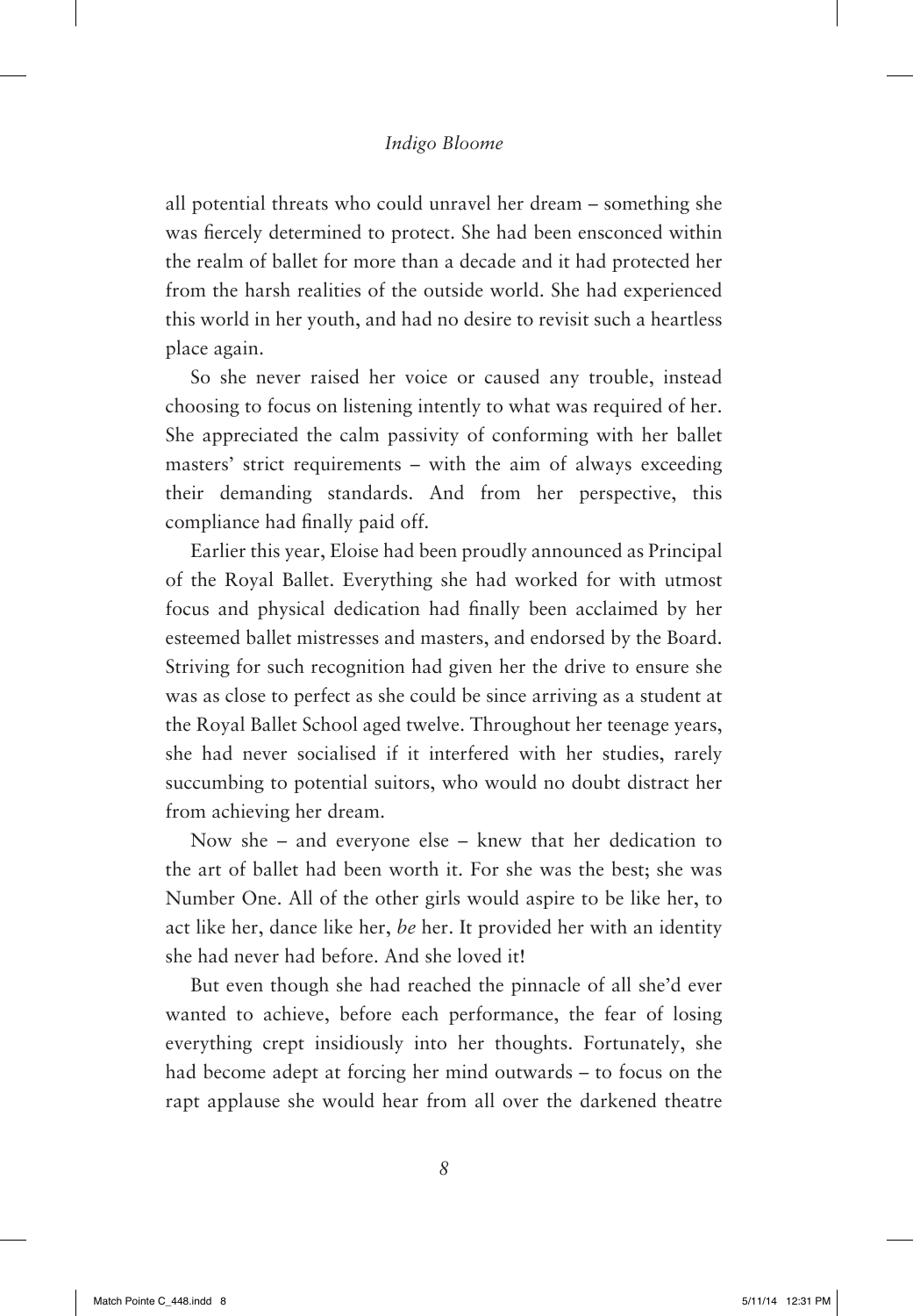at the end of each act, and the beautiful flowers she would receive at the end of the performance, rather than on the lonely holes in her emotional life. After all, to show fear was to admit weakness, which she saw as a dreadful imperfection. Imperfect was something a prima ballerina would never be.

Staring into the mirror on the opening night of *Swan Lake*, she saw a vision of what she was about to become onstage. She had discarded the loose grey sweats that usually covered every inch of her feminine body, and her wild auburn mane was now tightly restrained and unrecognisable beneath an elaborate headpiece. She liked the fact that her pert lips were artificially red and her aquamarine eyes were buried beneath a swathe of dramatic black make-up. The headpiece accentuated her neck – long and supple, as a swan's should be – and her striking costume and feathers miraculously gave her the birdlike qualities that would see her fly onstage. And though she was petite, at five foot four, she knew she would become larger than life in order to do whatever the ballet required of her.

She had come from nothing to being the most revered person in every performance. She lived for this feeling and for this feeling alone. When she danced beneath the heady lights, she was as close to home as she had ever been. It was the only sense of belonging she had ever experienced, and she would cling to it for dear life. For to fail now, when she had reached the peak of her career at twentytwo, would destroy her. To fail was intolerable. She had dedicated her life to perfection and there would be no turning back.

So, drawing her dramatic eyes away from the vision in the mirror as the announcement was made for her to make her way to the stage, she completed the ritual she performed before every performance. She sat down, placed both her hands on top of a small, worn music box and closed her eyes. After a moment of quiet meditation, she opened the box and watched as the tiny ballerina swirled around and around, to the tune of 'Music Box Dancer'.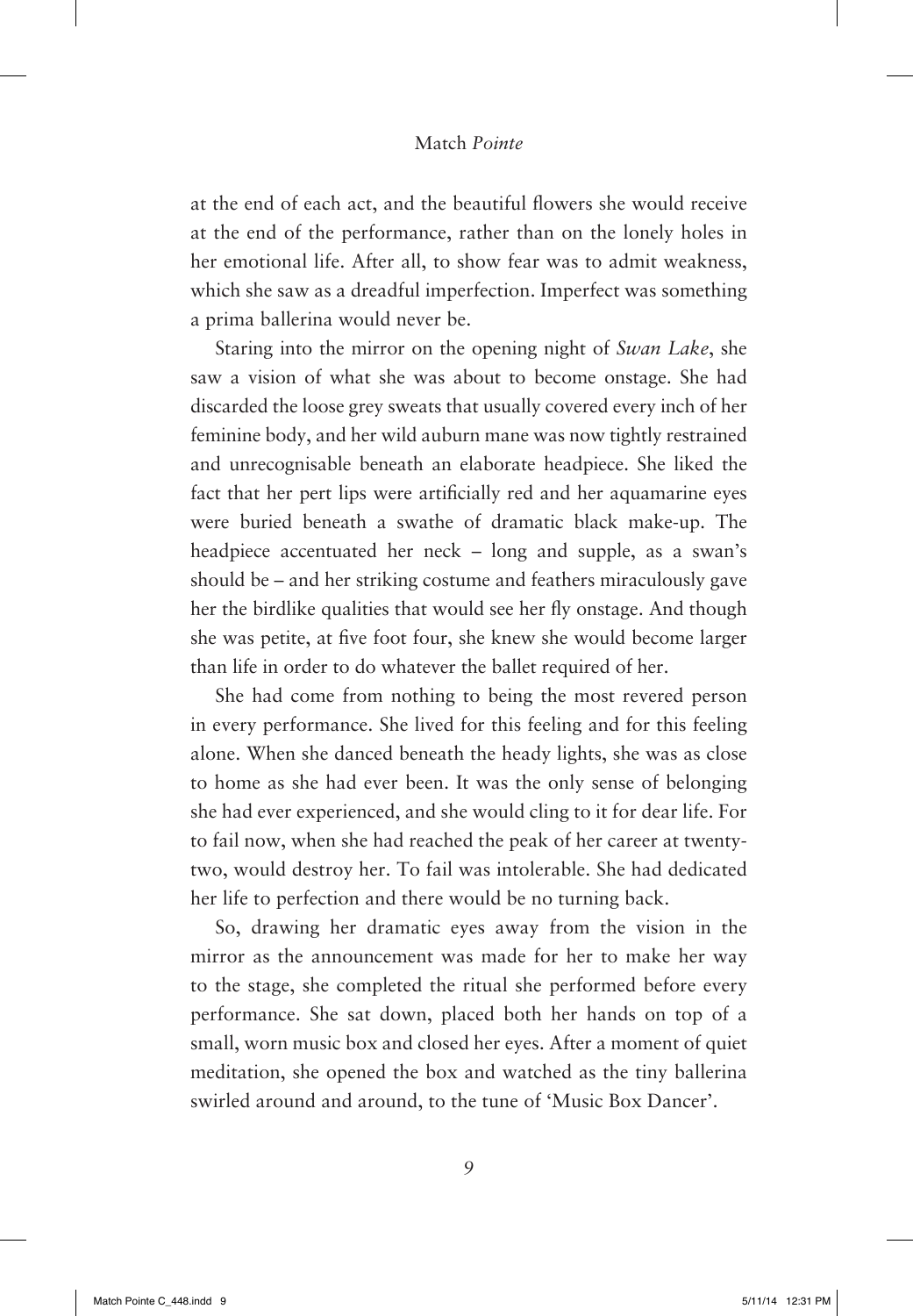Eloise imagined herself as the ballerina, who only ever truly came to life when the box was open and provided her with an opportunity to dance. Absorbed by the music and the tiny dancer's pirouettes, Eloise transformed into the tragic heroine Odette, losing all sense of self in the process.

She turned and made her way to the stage, to give the performance of a lifetime to her many admirers – knowing the music box would only be closed after the final curtain was drawn, and be safely packed away until next time.

# *Ballet*

Caesar's relationship with Ivan Borisov dated back to the days when Ivan was a junior tennis champion. Now Ivan was Number One in the rankings of the Association of Tennis Professionals (ATP), and had been for the past two and a half years. Ivan was a client of The Edge, but his passion for ballet – as insatiable as Caesar's own – ensured their friendship went much deeper than the connection Caesar shared with the other top players.

Ballet was in Ivan's blood, which was why Caesar found their discussions on the topic so engaging. Ivan's mother had been a prima ballerina in her youth, and still taught ballet in St Petersburg. Ivan had grown up around dance and could easily have made it his career, had his tennis not been identified as such a strength; comparatively, ballet was a new discovery for Caesar.

The two men met up at performances of the Royal Ballet as often as their schedules allowed. It was on one such evening, after the final curtain call of Tchaikovsky's *Swan Lake* at the Royal Opera House in Covent Garden, that Ivan turned to Caesar and commented: 'I've seen this ballet on many occasions around the world, and never have I been so captivated by the ballerina dancing the lead roles of Odette and Odile. Yet she seems so young.'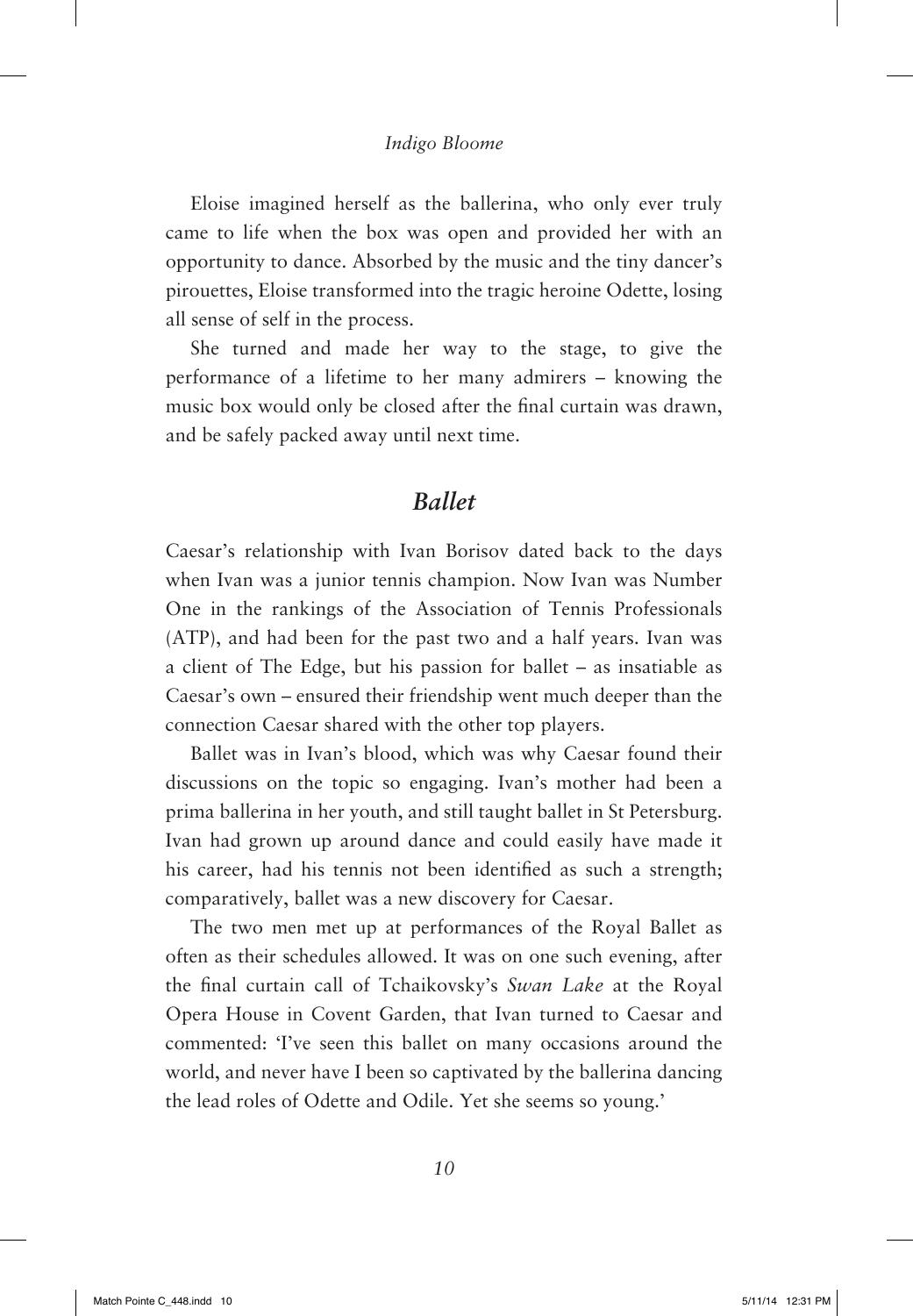Caesar nodded. 'Indeed. *Swan Lake* is her first performance as Principal of the Royal Ballet. Her name is Eloise Lawrance. She's one of our own, actually; studied at the Royal Ballet School.'

Ivan's eyes shone with enthusiasm. 'She is just beautiful; she illuminates the entire stage. The precision of her movements is a joy to watch, simply bewitching.'

'It appears you are attracted in ballet to what you illustrate on the court, Ivan.' Caesar's features creased into a smile, which Ivan returned.

'You're being way too kind, Caesar. My mother, perhaps, but I'm afraid I have no such elegance.'

'Until recently, no one could even get close to winning against you,' Caesar observed, moving the conversation on to his other favourite subject.

'I know, Caesar, you're right.' Ivan sighed. 'It all depends on motivation, and I seem to have lost mine recently – which is why I didn't compete in the Australian Open this year.'

'You know better than I that it was a huge risk to take with your ranking; luckily your sponsors didn't ask too many questions. The other top seeded players are all hungry to close in on you like a pack of wolves. Any thoughts on what you're going to do to stay on top?'

'In all honesty I'm not sure. All I know is these days, if I have to choose between training and ballet … well, as you can see, I'm here, aren't I? Which is not such a good thing for the world Number One, is it?'

He shook his head as if to answer his own words.

'Please understand,' he went on, 'I still enjoy it, but the monotony of training is getting to me. I go through the motions but my mind is in another world – like a swimmer focusing on the relentless black line at the bottom of the pool, no longer able to see the big picture. And all my commitments *off* the court … You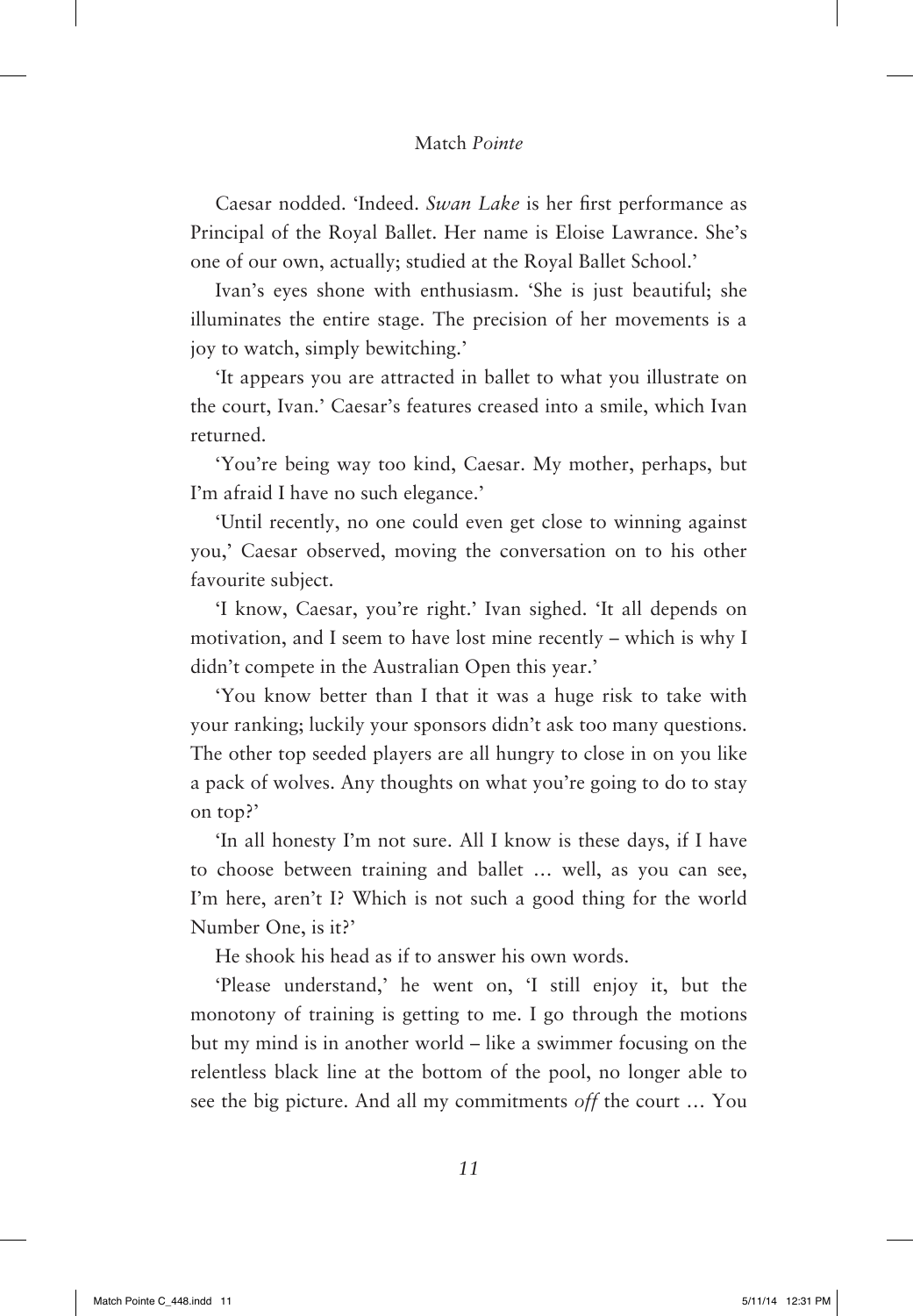know I dislike having to appear smiling in front of cameras for sponsors – making sure my watch is positioned just so – I'm just bored with all of it. I feel like I've already achieved what I set out to do.'

'If you like, I can organise to reduce your commitments and free up more of your time – if that's what it'll take to get you back on form. Just a couple of calls, no problem.'

'Believe me, I know if anyone can, you can, Caesar. But it's not just that …' Ivan reflected a moment longer then gestured towards the stage. 'My heart is in *this* world, in dance and music and beauty, just what I have witnessed tonight. Now that I have seen Eloise – that was her name, yes?'

Caesar nodded.

'Well, now that I've seen her onstage, it makes me want to attend every one of her performances. I know I shouldn't feel this way – I should be focusing on my training – but there's something about that exactness, that discipline she has over her mind and body …' His thoughts meandered before he added, 'If I could only capture a performance like that before I play – you know, bottle it up somehow – I have no doubt that my motivation would be sky-high.' He sighed again, suddenly disheartened by the absurdity of his own suggestion. 'But instead I must wait until her next performance like everyone else.'

Caesar looked thoughtful. 'Are you saying you believe watching her dance before you play would improve your motivation?'

'How could it not? Look at her! I'm sure I'm not the only one who would feel this way. There's something captivating about the way she moves, like she brings the essence of the music to life … Well, if I could just bottle up a bit of ballet for my own personal use, that would be perfect.' Ivan laughed, then added with a wink, 'I know you are a resourceful man who is capable of many things, Mr King, but I doubt this is a problem you can solve. If you do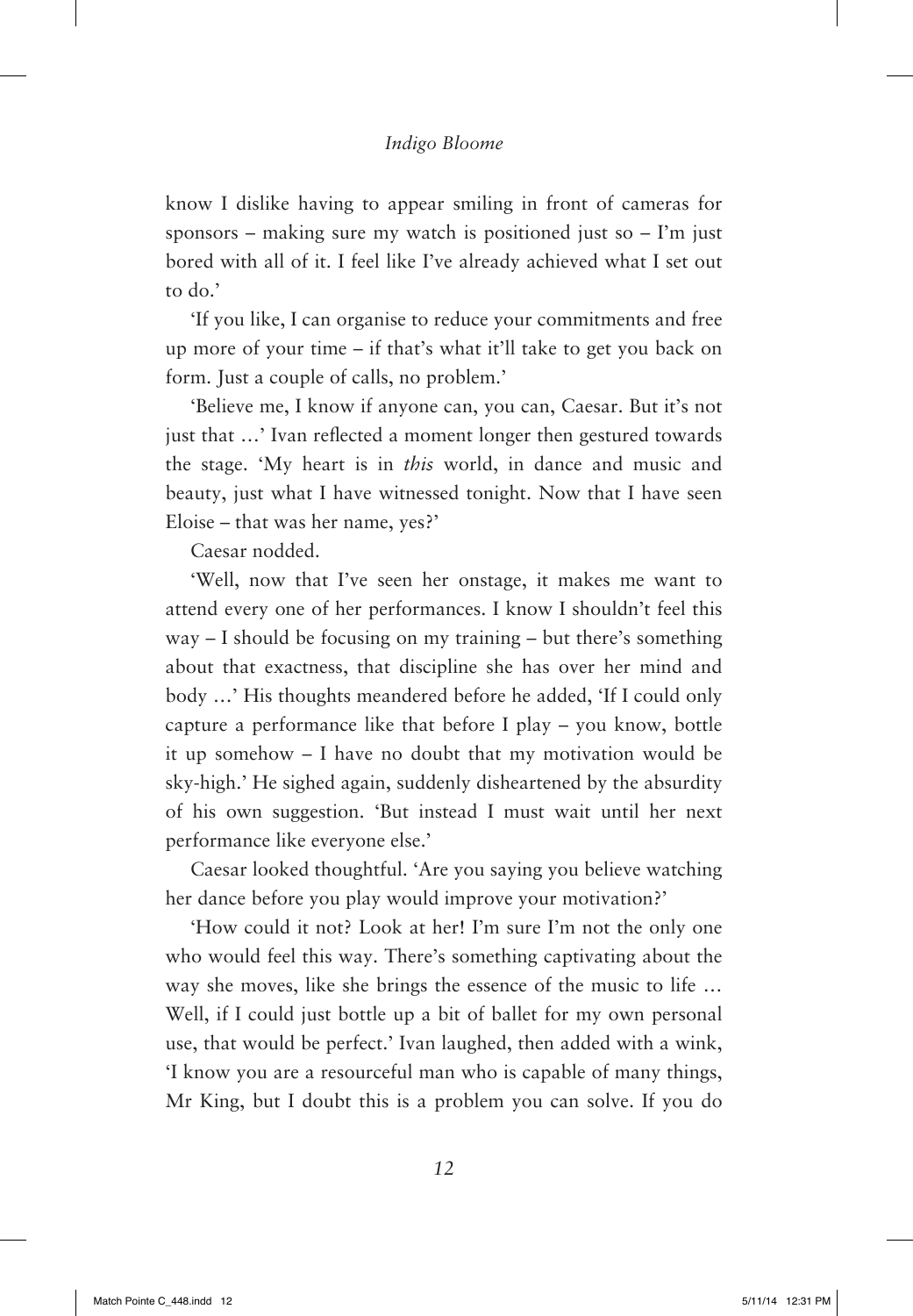come up with the answer, let me know; I'd love to hear about it.' He chuckled at the path their conversation had taken, amiably patting Caesar on the back.

'A fascinating challenge, just fascinating. In the meantime, my friend, come backstage with me, and I'll see if I can introduce you to Eloise and the rest of the *corps de ballet*.'

'Thank you but unfortunately I must be on my way, yet another plane to catch. Thanks for the chat. I shall look forward to seeing you again at another one of her performances.'

As the two men bid each other farewell, Caesar's intrigued mind was clicking into gear, working on a variety of scenarios based on Ivan's sketchy idea.

If Ivan could not manage to consolidate his position as the world's Number One, men's tennis would enter one of its most unpredictable eras. The Edge currently managed the top six male players in the world, which provided Caesar with tremendous insights into what was happening on the circuit – leading to substantial business opportunities.

The more inside information Caesar had, the more money he stood to make. And once an idea had seeded in his mind, it was rarely dislodged – particularly if it was coupled with a fire in his belly. There was no doubt this conversation had ignited the flame of an idea for Caesar and it was usually only ever a matter of time before it came to full fruition.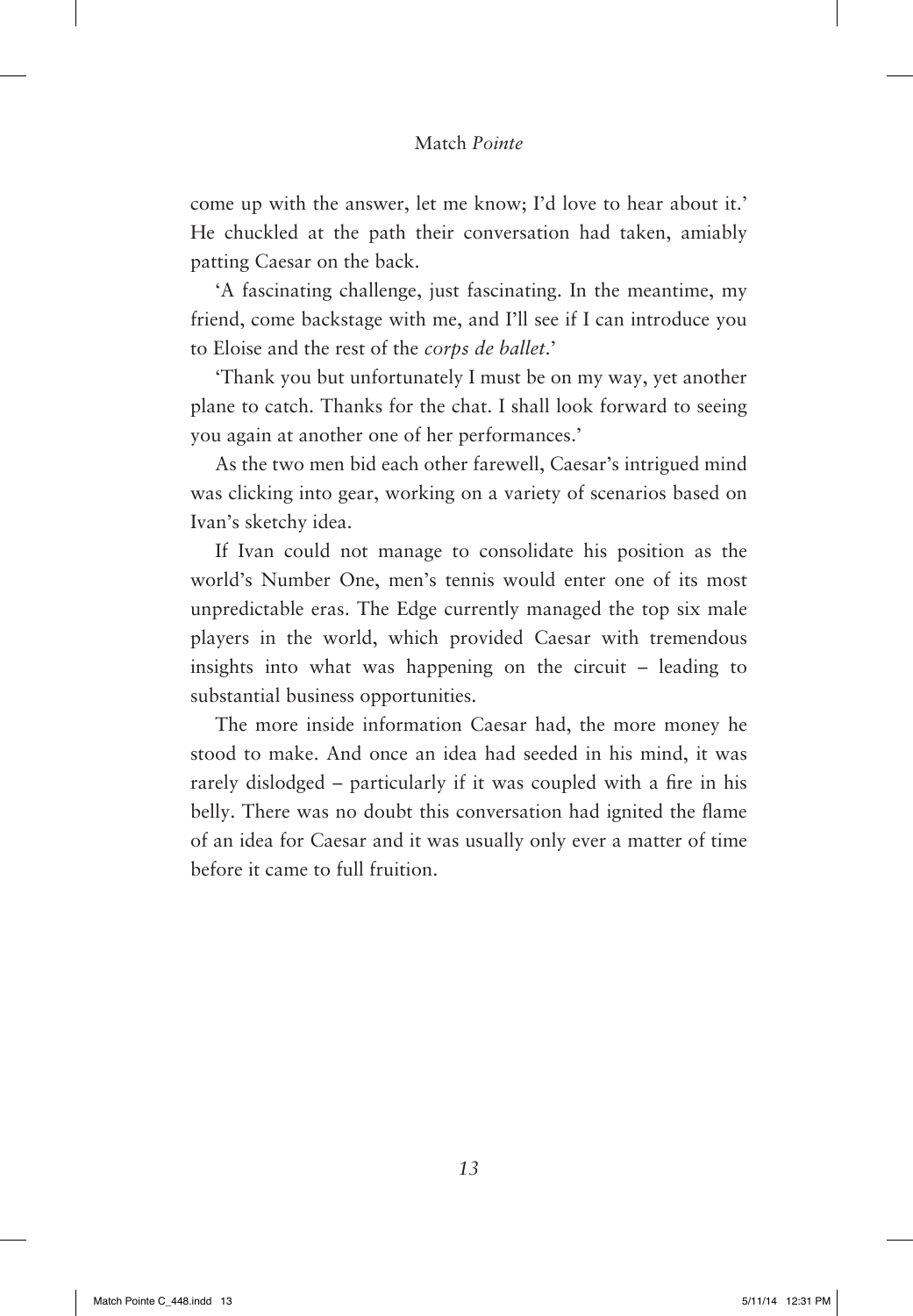

# *Manon*

All the dancers of the Royal Ballet had eagerly gathered in the narrow corridor, anxiously awaiting the announcement of their roles in Sir Kenneth MacMillan's *Manon*, widely acclaimed as one of the company's signature ballets. For most ballerinas, dancing the coveted role of *Manon* was deemed to be one of the highlights of their career. The ballet told the story of a young woman torn between the man she loves and a wealthy older suitor who promises her the luxury she craves. The character must exhibit various states of emotion – ranging from shy to flirtatious, from desperate love to the agonies of an eventual wretched death – all captured within the realms of dance. The demands on the ballet dancer were extreme, requiring almost exhaustive physical and emotional stamina.

Eloise was returning from the ballet's physiotherapist, having been dismissed by Madame Alana from the morning class when she landed badly on her ankle during her *sissonne* jumps, and was immediately drawn to the buzz of activity surrounding the notice board. When she approached the other dancers, the bustle around her immediately faded to silence as the weight of her reaction hung heavily in the air.

As she registered the black names listed on the white paper, she stared uncomprehendingly at the notice board, her eyes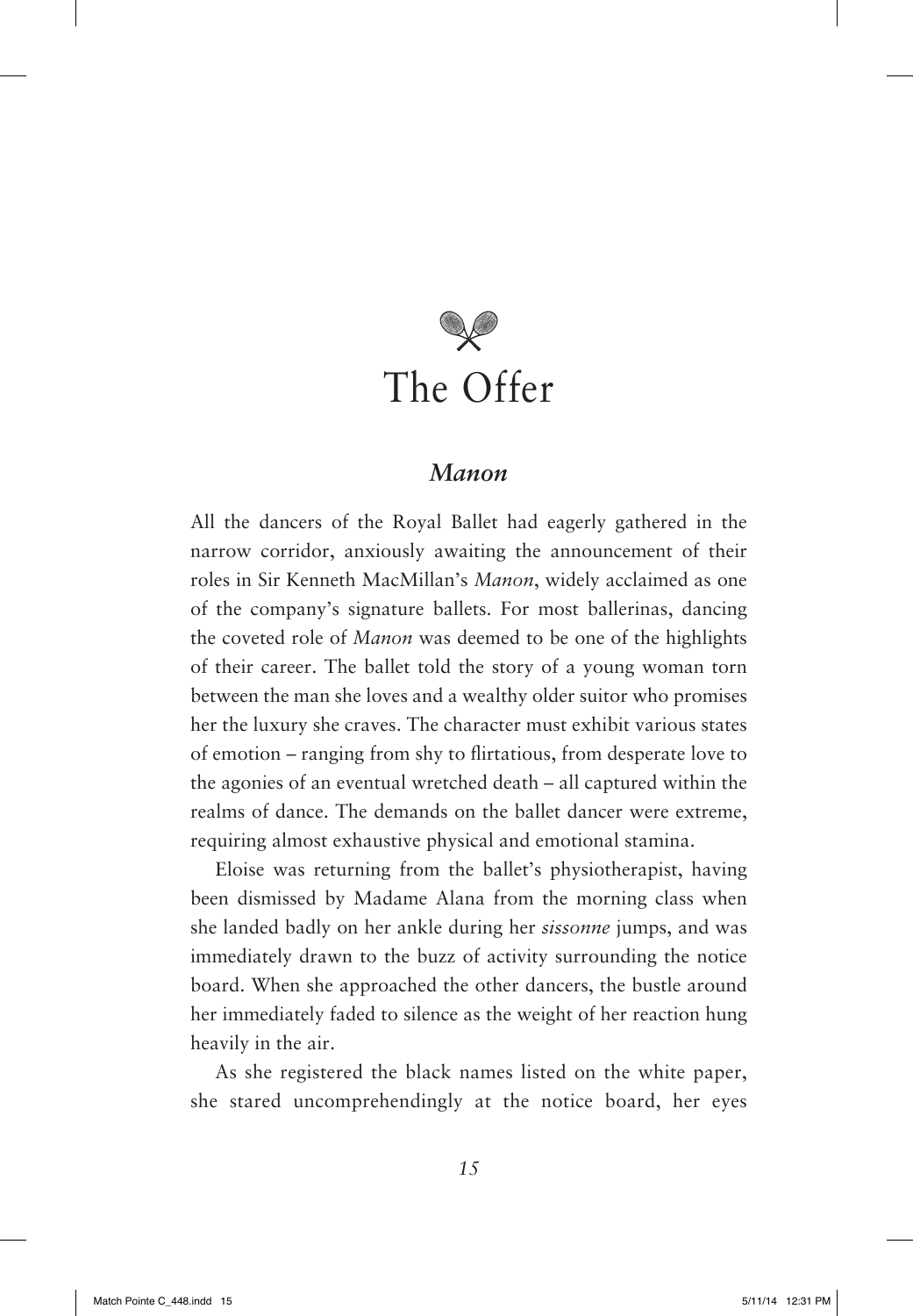anchored to it as though she were paralysed in the worst nightmare of her life.

Not a sound could be heard other than Eloise's breath slowly inhaling and exhaling through her nostrils … until a muffled, strangled scream passed through her pursed lips.

The dancers scattered in panic as though a large stone had been thrown amidst a flock of flamingos, their scarves and tutus fluttering and floating to the floor like feathers post-flight. They dispersed as quickly as they had assembled in an attempt to avoid what they all knew would be the eye of the foreboding storm.

In what should have been the triumph of her career, Eloise had been usurped by a Russian impostor.

*Principal: Natalia Karsavina Soloist: Eloise Lawrance*

Eloise noticed her hands trembling, before she actually felt them lightly touch the bold print where she had expected to see her name. Her entire body went numb, not allowing her to feel the emotion she knew was brewing beneath her skin. Life swirled on around her, but it didn't seem to touch her. She was present, but in her mind she was not really there. This had to be false – a prank perhaps? But no one could be that cruel; ballet dancers were finely honed creatures, physically strong yet their self-esteem so very fragile.

How could it be? Her life's work – had it honestly come to this? How could she face her peers in light of this demotion? How could she face the world? *She* was the Principal of the Royal Ballet, not Natalia! They might as well have broken her legs, such was the pain in her heart.

The force that had driven her for years to study, to practise, to hone her skills hour after hour, day after day, all ultimately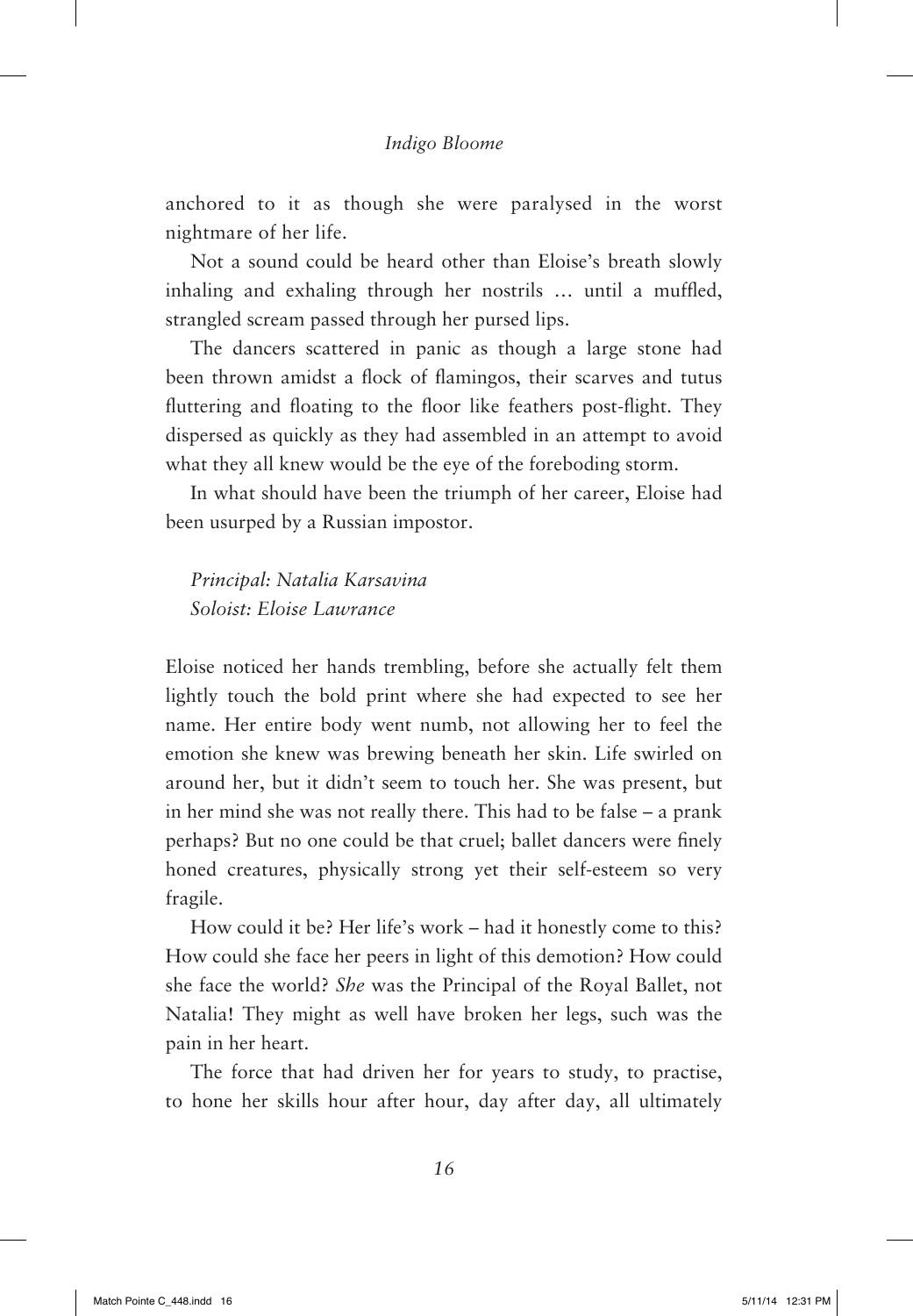heading to the role of top ballerina at one of the greatest ballet companies the world had known, all had come to nothing, because the role she had aspired to had been cruelly snatched from beneath her wings. Although she had always loved *Swan Lake*, *Sleeping Beauty* and *The Nutcracker*, she had done them all to death, the movements so deeply entrenched in her muscles that she barely needed to engage her brain as they toured around the world doing one performance after another. *Manon* had been her opportunity to challenge, interpret and ultimately shine – to firmly establish herself in the history of the Royal Ballet as Number One for this day and age.

Eloise fell in a crumpled heap onto the cold concrete floor, as the pain of disappointment crashed over her limbs. They had finally broken her spirit, snapped it in half.

Though she was so often complimented on her demure presence, controlled emotions and grace, both on and offstage, suddenly uncontainable anger ripped through her veins and she got up and tore the menacing announcement from the notice board then charged along the corridor and up the stairs.

The futility of her years of silence, acquiescence and unswerving commitment suddenly seemed to burst the synapses of her brain. How dare some young Russian upstart from the Bolshoi Ballet replace her! Just because the company had recently appointed a new renegade choreographer, Xavier, who preferred the Russian dancer's style and chutzpah! It was *she* who was the lead ballerina of this company, *she* who had been classically trained at this very school for more than a decade, *she* who had only just been promoted to the iconic position of Principal. Unfortunately, it was also *she* who had nothing else to live for now the role of her career had been snatched away …

Unaccustomed to not being in control of her emotions, Eloise was seething as she threw open the door of the company director's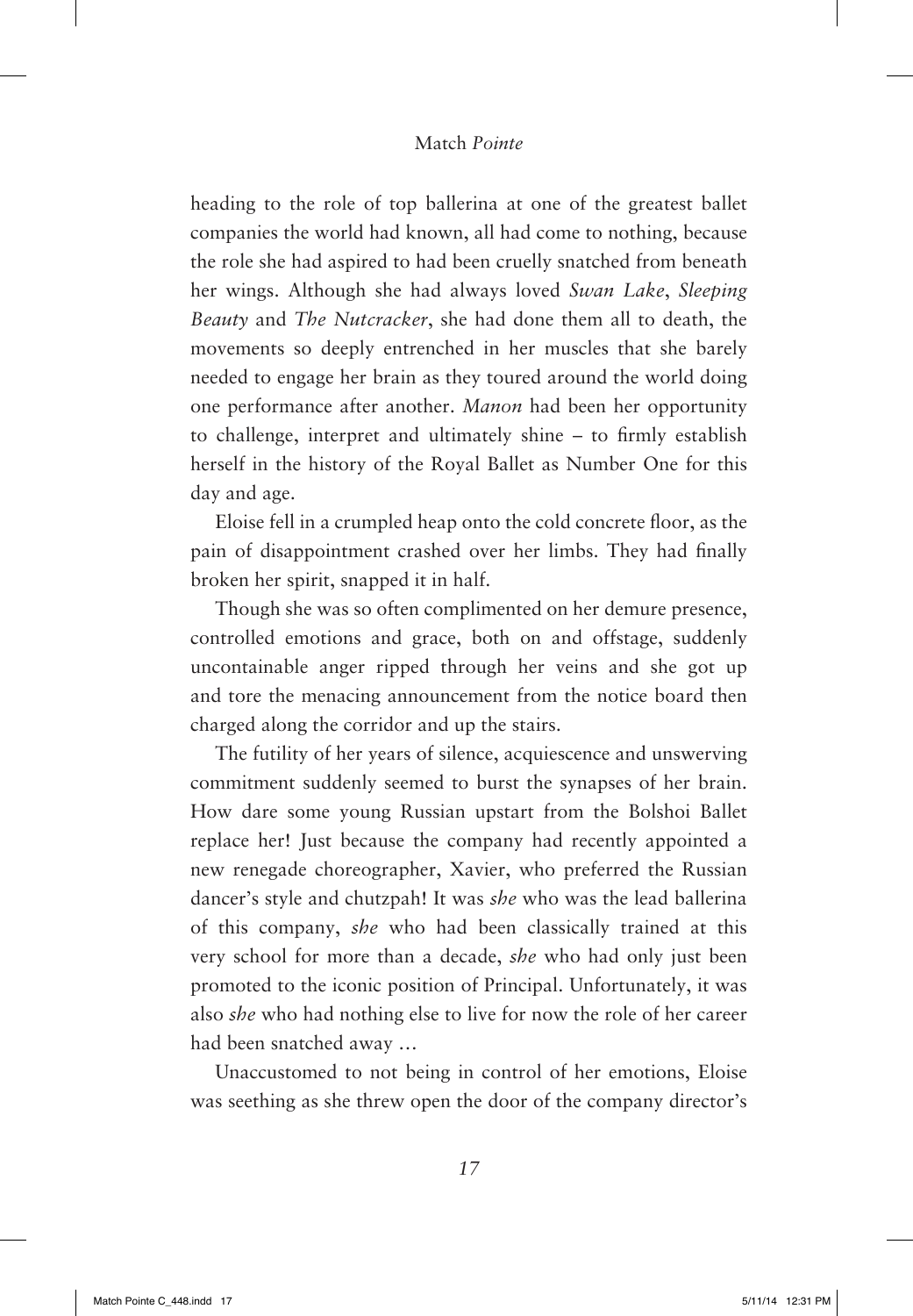office unannounced. Her slight frame trembled as she stared daggers at Sir Lloyd Barclay.

He could barely make eye contact as he shifted hastily from behind his desk to close the door discreetly behind her.

'Ah, Eloise, I'm assuming you have seen the cast sheet.'

As he uttered the words she saw her life shatter into tiny pieces before her eyes.

'That was *my* role, Lloyd! It was promised to *me*!'

With uncharacteristic vengefulness she pinned the piece of paper to his chest with her finger, though it merely floated to the floor as he stepped back behind his desk, which provided him with a physical barrier of authority and immediately diluted the emotive force between them.

Lloyd still avoided looking at her. 'That's nonsense, my dear. You know as well as I that nothing is guaranteed in this business, and that disappointment is part and parcel of being a dancer. Someone with your experience knows that anything can change at a moment's notice. Naturally, this is hard news for you to take in, but you will still be Natalia's understudy, of course, and –'

His words permeated her thoughts. *But the Royal Ballet isn't business; it is art, culture and beauty. It's my entire life!*

For the first time ever, she wasted not a moment in interrupting him.

'I will *not* tolerate being the understudy or a soloist. You know I don't deserve such a demotion. The role of Manon was mine, anything less is insulting!'

She furiously spat the words towards him, astounding herself with her aggressive behaviour. She had never spoken an angry word to anyone in her life, having always kept a tight lid on her emotions until they could be expressed onstage via another character.

Lloyd seemed to change tack. 'Under normal circumstances I would agree with you, Eloise. But you know as well as I that this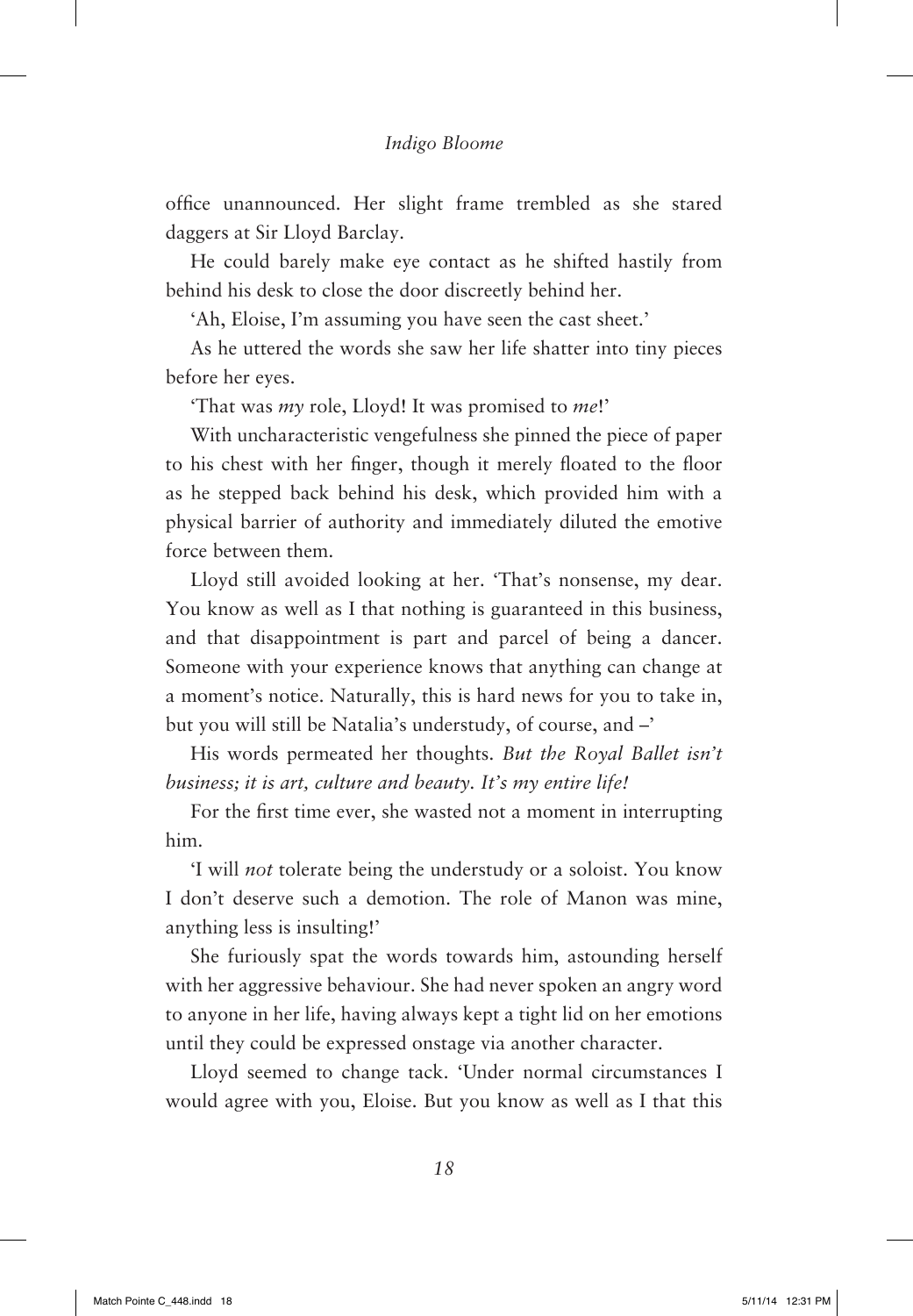role is demanding – both emotionally and physically. It will put your ankle under too much strain. We can't take the risk, and, well, decisions have to be made and, ah, well, have been, I'm afraid – as you have seen.' His facial expression tensed then softened in an attempt to placate her fury.

'My ankle has nothing to do with this!'

'You need to be patient, my dear – give Xavier some time to understand your true talent and your body time to heal.'

'Then why isn't he giving me the chance to prove that the role should be mine? You know I can dance through pain. It has *never* affected my performance.'

Even though they weren't particularly close, Eloise had always considered Sir Lloyd her ally, her dancing guardian, almost like the grandfather she had never known. Now the person before her seemed nothing more than a condescending old man determined to destroy her career.

Eloise took a deep breath to ensure her voice was measured. She could barely whisper her next words, her anger – or was it fear? – barely contained beneath the surface of her skin.

'I know my ankle isn't the real reason, Lloyd. *You owe me the truth*.'

'Well … you have to understand that this is Xavier's first ballet with us. He is looking for more depth and emotion, I suppose, for a role like this. He believes Natalia has your technical ability … but also dances with more passion and verve. It's in her genes. She has more life experience to draw upon for the complex role of Manon.'

He rose from behind his desk and placed his hand on her shoulder, which she deftly shrugged off. He shook his head, not sure what to do next. He, like everyone else, had never encountered this side of Eloise. Up until now she had always addressed him with deference.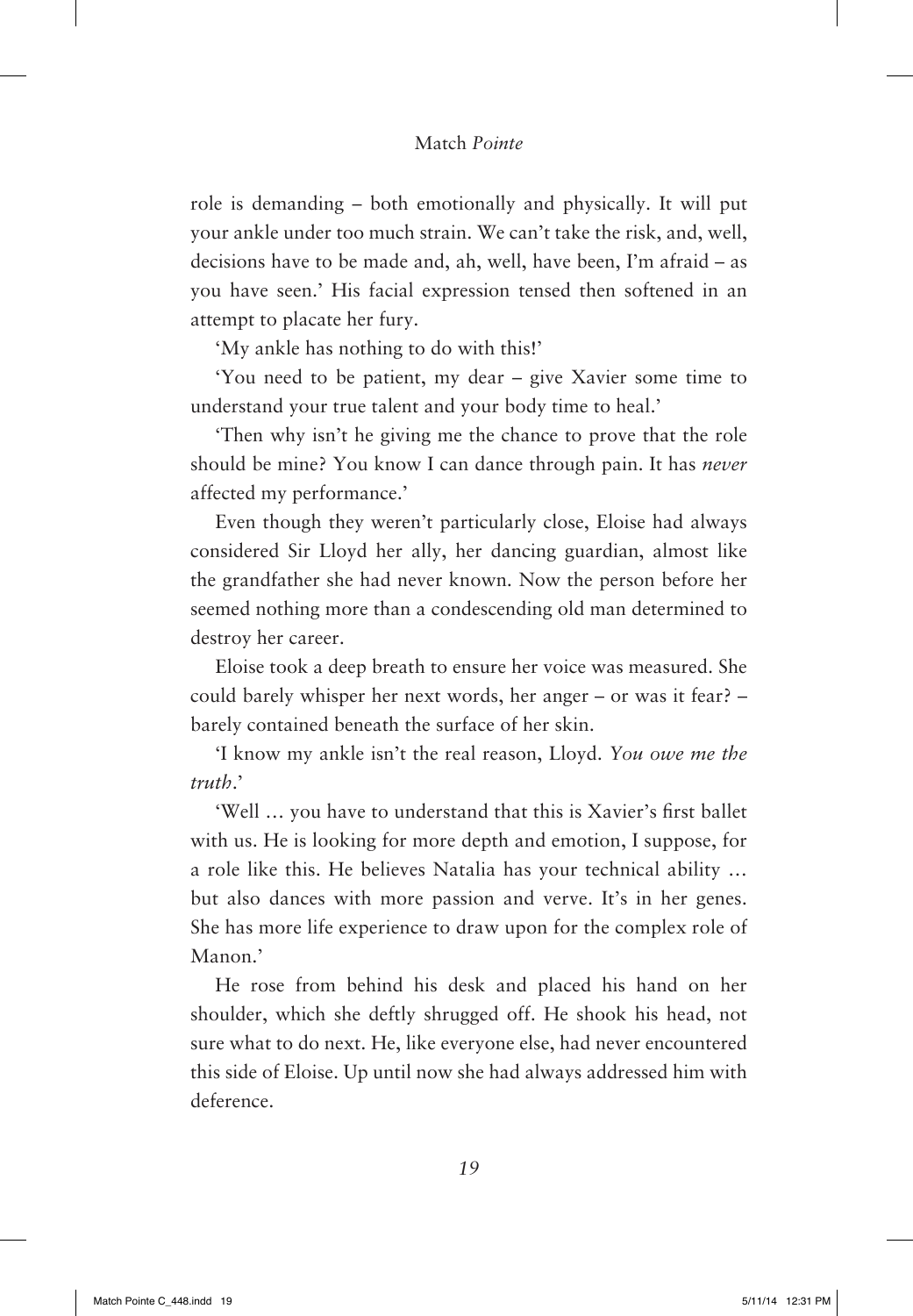The more Lloyd tried to convince her of the wisdom of Xavier's decision, the more blurred his words became to Eloise as his voice faded into the background of her mind.

'Natalia has more grit … edge … emotional depth …

'We know you are technically brilliant but your desire for perfection and control is inhibiting your performance …

'Ballet has been your entire life for more than a decade … Perhaps you should take a break if you're not content with being a soloist … explore something new for a while … get some perspective … At twenty-two there's still time to find yourself, discover who you really are, what you truly want in life … I'd be more than happy to approve a leave of absence given how upset you are …'

*I am a ballerina. It's who I am. It's all I ever want to be. I am a ballerina.*

This mantra was on replay in her head like an old-fashioned broken record as his monologue continued chipping away at her depleted ego.

'There are so many bright, talented dancers currently rising through the ranks, and oh, the Russians, their skill, their grace, their exquisite beauty …'

Eloise imploded emotionally. Her deeply rooted feelings of never having truly belonged were allowed free rein to retranslate his words in her brain.

*I am ugly! I am imperfect! I lack grace!*

Ballet was all Eloise knew. Since before she could remember she had devoted every waking moment to becoming the perfect ballerina. *Prima Ballerina!* she screamed in her mind. *Not Number*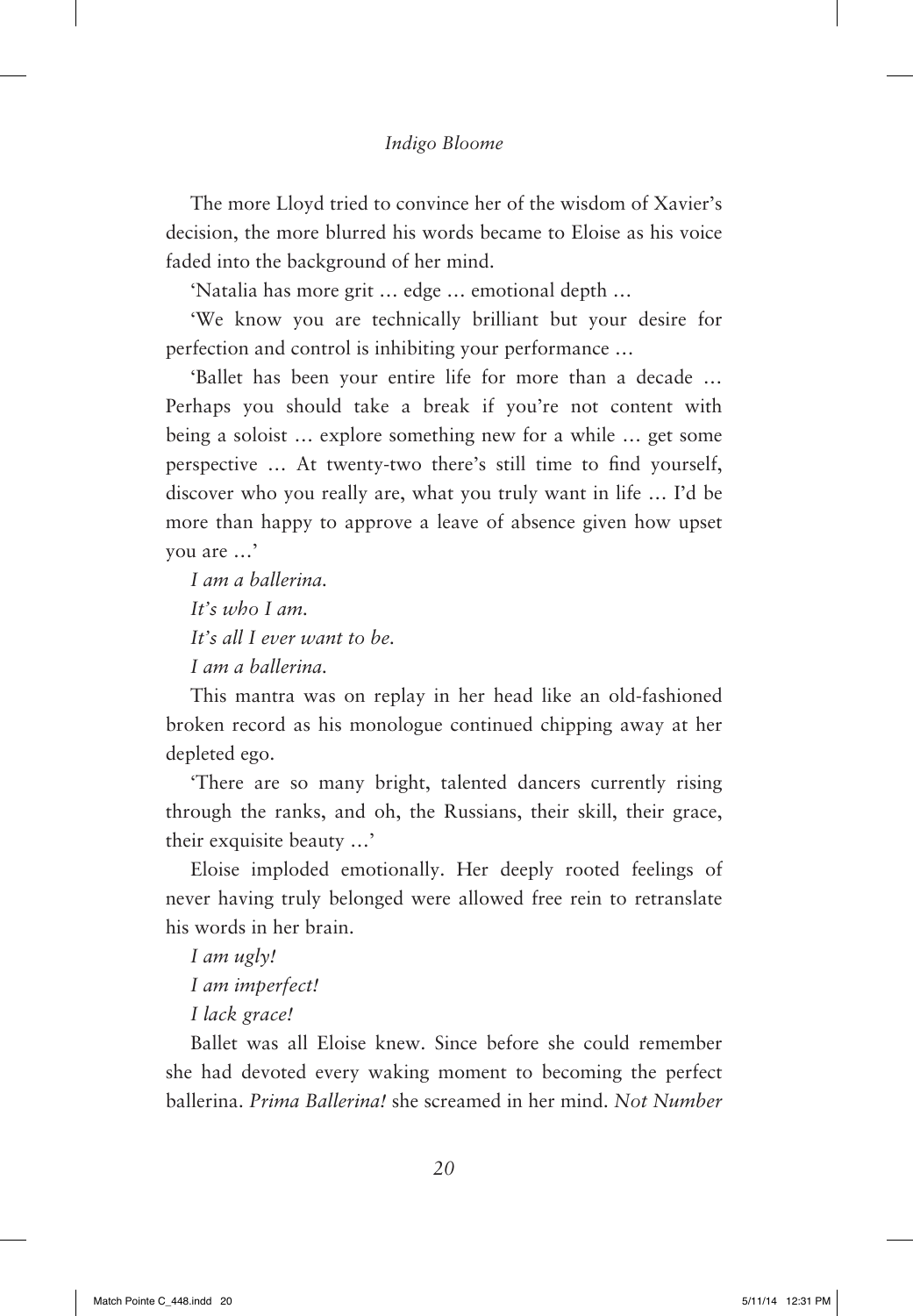*Two, not Number Three. Number One!* The Principal Ballerina of the Royal Ballet and she made it, only to have it abruptly snatched away because one man – Xavier Gemmel – preferred Russian dancers over her.

Her peers sometimes thought her myopic mindset was a little naive and unrealistic and they encouraged her to socialise more with them, live a little. She became determined to prove to them that dedication such as hers was what enabled success, and anything less would result in failure – and she had proved exactly that. Until now!

How could she face them now? What would they think? Would they agree with Sir Lloyd's and Xavier's decision to demote her, sniggering behind her back, thankful that they hadn't been as invested as she? Of course they would! Long ago she had removed herself from the pettiness of their discussions to focus on perfecting her craft so she could turn it into majestic art. She was a child when she arrived and now it was as though the only family she had ever known were rejecting her – spitting her out of the only place she had ever belonged.

Her mind closed down, blocking out the last of Sir Lloyd's words, and her body took over.

She was unaware of her own movements as she held her head high, refusing to cast her eyes back on the life she was heartbreakingly leaving behind. She gathered her few belongings as if on autopilot, not noticing any of the commotion around her as she reached the corridor. The voices pleading with her to stay, to calm down and talk to them might as well have been thousands of miles away, they were so muffled in her mind.

She gingerly placed her beloved music box in her bag, not daring to capture a glimpse of herself in the mirror, lest she embed the image of the broken failure she had become.

The doors slammed behind her as the London chill slapped her face, colouring her cheeks. It was cold enough for the tears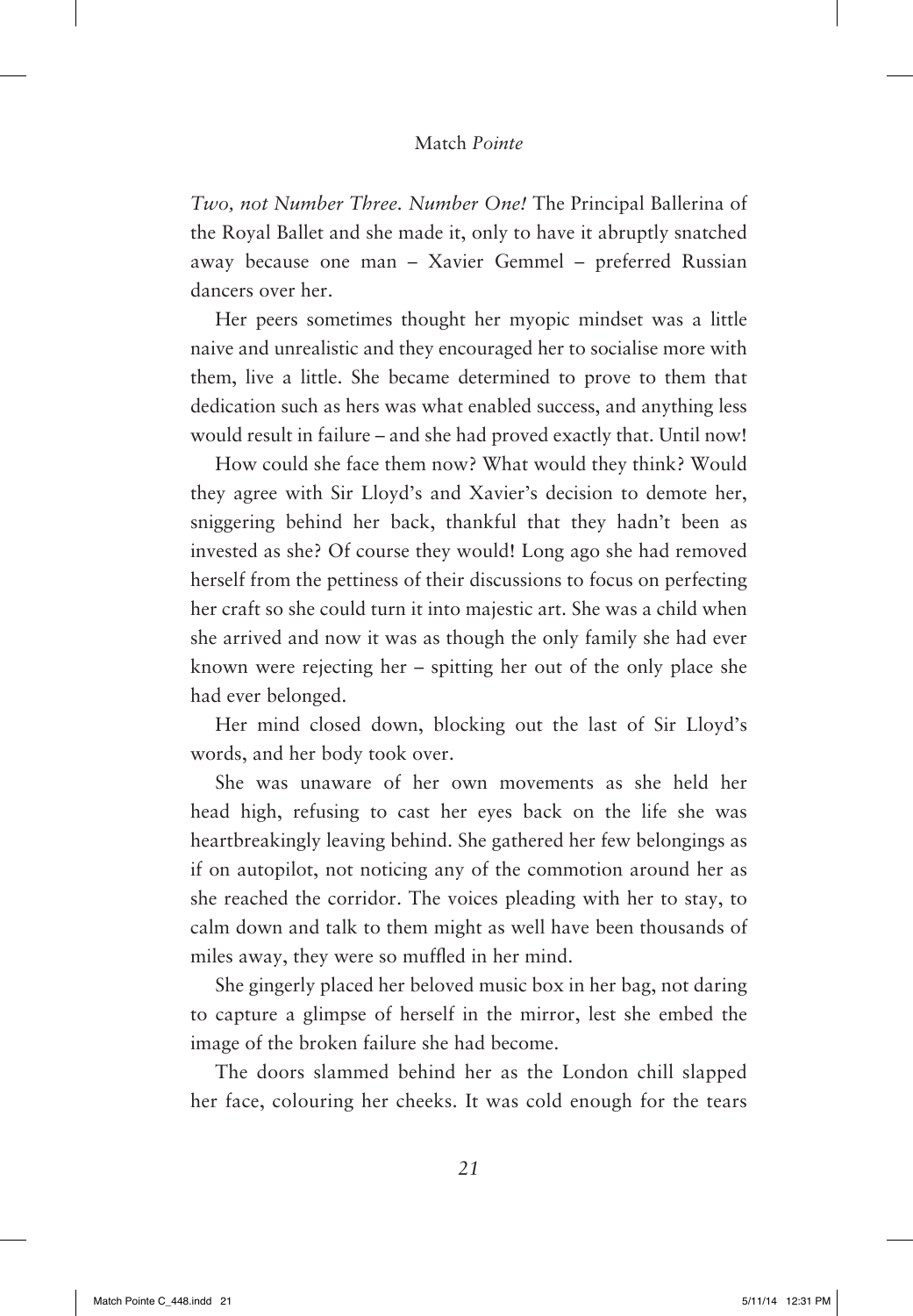her heart had been trying to keep at bay to freeze like crystals on her face.

Even as she maintained her outward composure, she could feel herself shattering further on the inside as each moment passed. She defensively wrapped her faux fur jacket around her body and hailed the first cab she saw, directing the driver to Russell Square to her empty, lonely apartment – desperate to distance herself as quickly as possible from the complete betrayal by those she had once trusted so completely.

The steaming hot shower did nothing to diminish the chill in her bones. What was she to do now? She was used to a life of travel, going to the most beautiful cities the world had to offer, dancing in theatres steeped in history. Admittedly, the busy, nomadic lifestyle sounded more luxurious than it was in reality, but it suited her perfectly. It provided her with her only opportunity to feel truly alive – when she was dancing centre stage.

Her life as a ballet dancer had given her a reason to wake up each morning and ensured she went to bed exhausted each night. It had protected, cherished and disciplined her. Now, she felt the enormity of how alone she truly was in the world. She had no one and belonged nowhere. She was left with nothing but a crushed heart and the vast nothingness of the wasted dreams of her youth.

In the depths of despair, she felt herself slip away from the world in the days that followed. Time was of no consequence, as she lay bereft in her minuscule apartment. There was no food in her fridge, nothing of substance in her barely used kitchen cupboard – not that she cared to eat anything. She could starve to death and not a single person in the world would be any the wiser about her now insignificant existence. She felt more alone than she had in her entire life.

The only thing that eventually managed to distract her from her desolation was the incessant ringing of the phone somewhere in the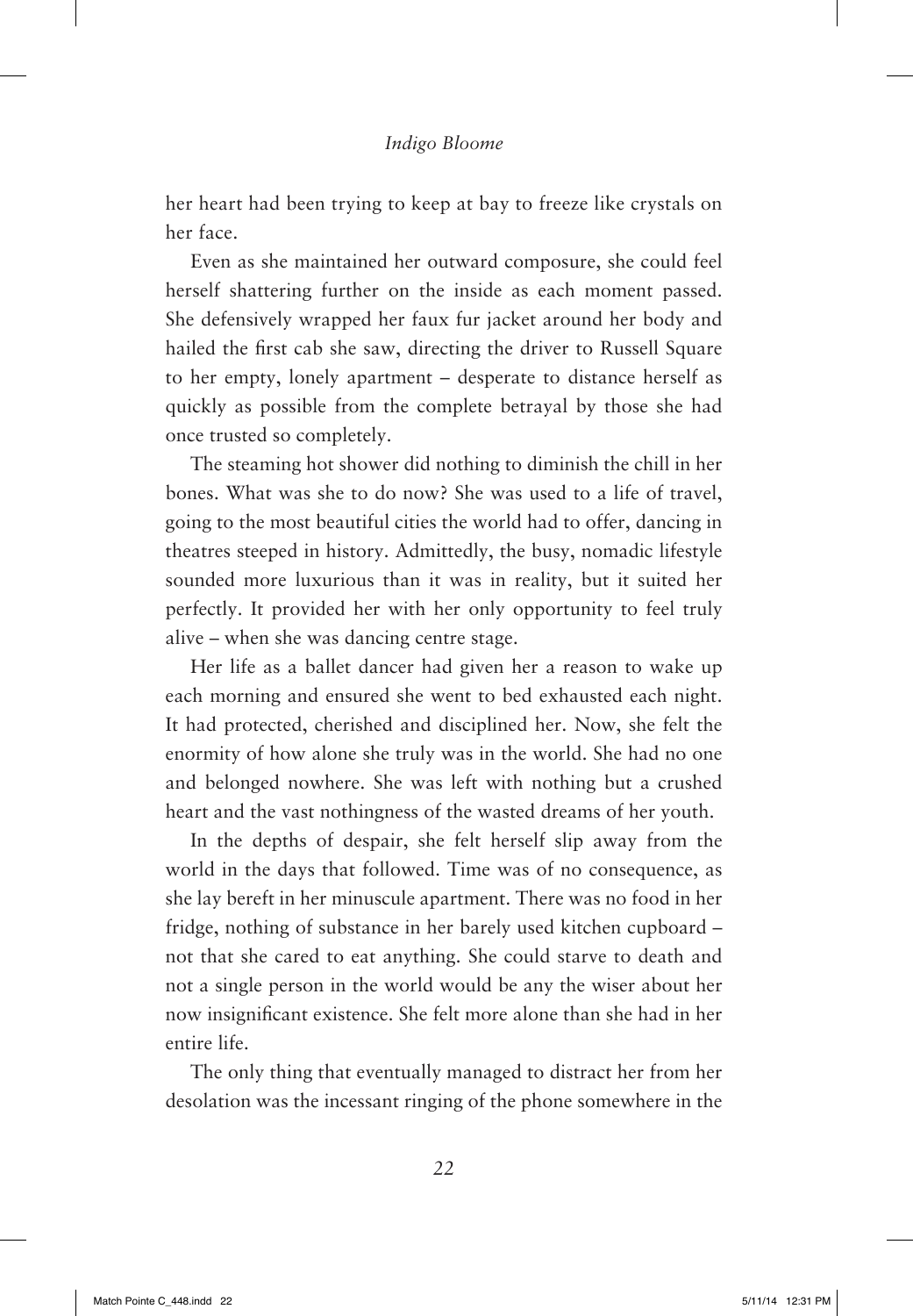background of her clouded mind. When she finally went to answer it, she noticed a shiny pale gold envelope almost lost amidst the pile of scattered mail near the front door.

Both the envelope and the phone call had the potential to signify the end of her old life, and catapult her into an entirely unfathomable new world.

# *Tate*

'Caesar King requests the pleasure of your company for lunch at the Tate Modern,' his personal assistant explained rather pompously to Eloise over the phone. When she opened the gold envelope, it contained a formal invitation along with the personal flurry of his distinctive signature.

Eloise had no idea what to expect when she dressed that morning. Her entire wardrobe consisted of the baggy trousers and sweat shirts she wore over her ballet clothes, some jeans and T-shirts for Sundays – her only day off each week – a denim jacket, her faux fur coat and a few evening dresses for when she changed after performances to meet visiting dignitaries.

Given she had no idea what the dress code would be, she was forced out of the house to quickly purchase a formal knee-length skirt and neat floral blouse from Zara, as well as a small attaché case. She loosely pulled her unruly hair into a braid, grabbed her jacket from the hook by the door, then set out for her mysterious meeting with the renowned billionaire.

After a short Tube ride Eloise arrived at the Tate Modern more than an hour before her scheduled meeting, hoping that wandering around the magnificent works of art would provide the necessary distraction to calm her rising apprehension. She would have given anything to have had something else on today, anything rather than meeting Caesar King at this famous art gallery on the Thames …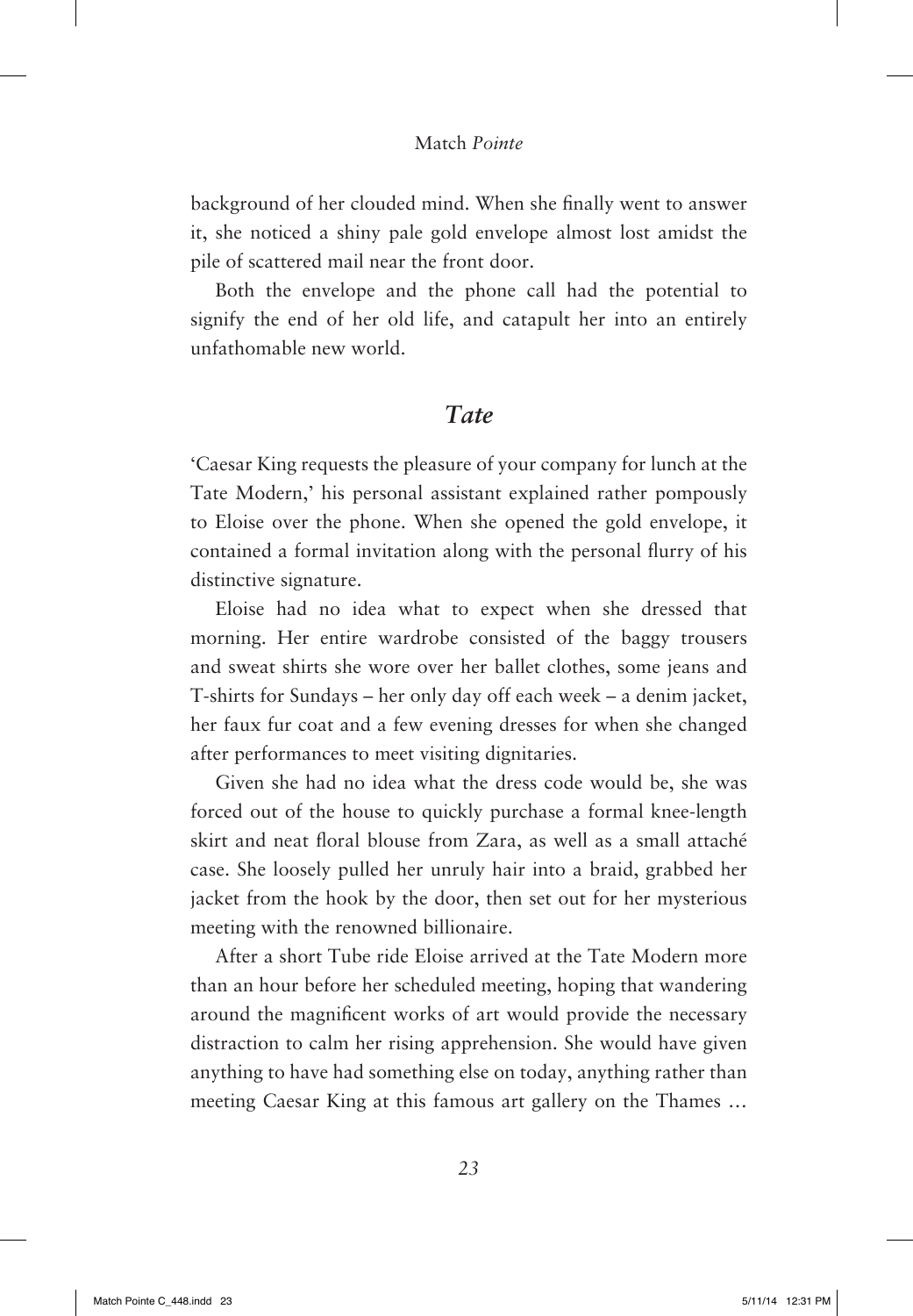But she didn't have an excuse *not* to go, and what was worse was that he knew she didn't.

Even beyond his connection with the Royal Ballet, she knew of the illustrious Caesar King. And everyone knew that when Caesar called, you answered. The only problem was that neither the phone call nor the gold-embossed invitation she had received had provided any clue as to why he would want to meet with her. Although it did manage to pique her interest enough to temporarily suspend her state of misery.

Deep down she secretly hoped Sir Lloyd had asked him to check up on her, maybe even offer her her position back, but she knew she was hoping against hope and that Natalia would be Principal for the foreseeable future. Unless she was prepared to play second fiddle – which she most certainly was not – her future with the Royal Ballet seemed doomed.

As the time of the meeting approached she was sorely tempted to run in the opposite direction. She hadn't seen or spoken to anyone since her demise and was still in a precarious emotional state. But just as she was considering retreating back home, the great man himself appeared, saying farewell to his guests from his previous meeting. He cheerfully greeted a nervous Eloise, whose palms had suddenly broken into a warm sweat.

As far as she could remember, she had only briefly made Caesar's acquaintance at one of the Royal Ballet's gala performances where the senior dancers were required to socialise with benefactors and the Board of Trustees. His well-known Italian–American heritage contrasted with his upper-crust English accent, and he was better looking, fitter and more polished in real life than the way he was portrayed in the tabloids (which was usually with a drink in his hand). But more than anything it was his charisma that was evident from the moment he walked into the entrance hall. It took her by storm.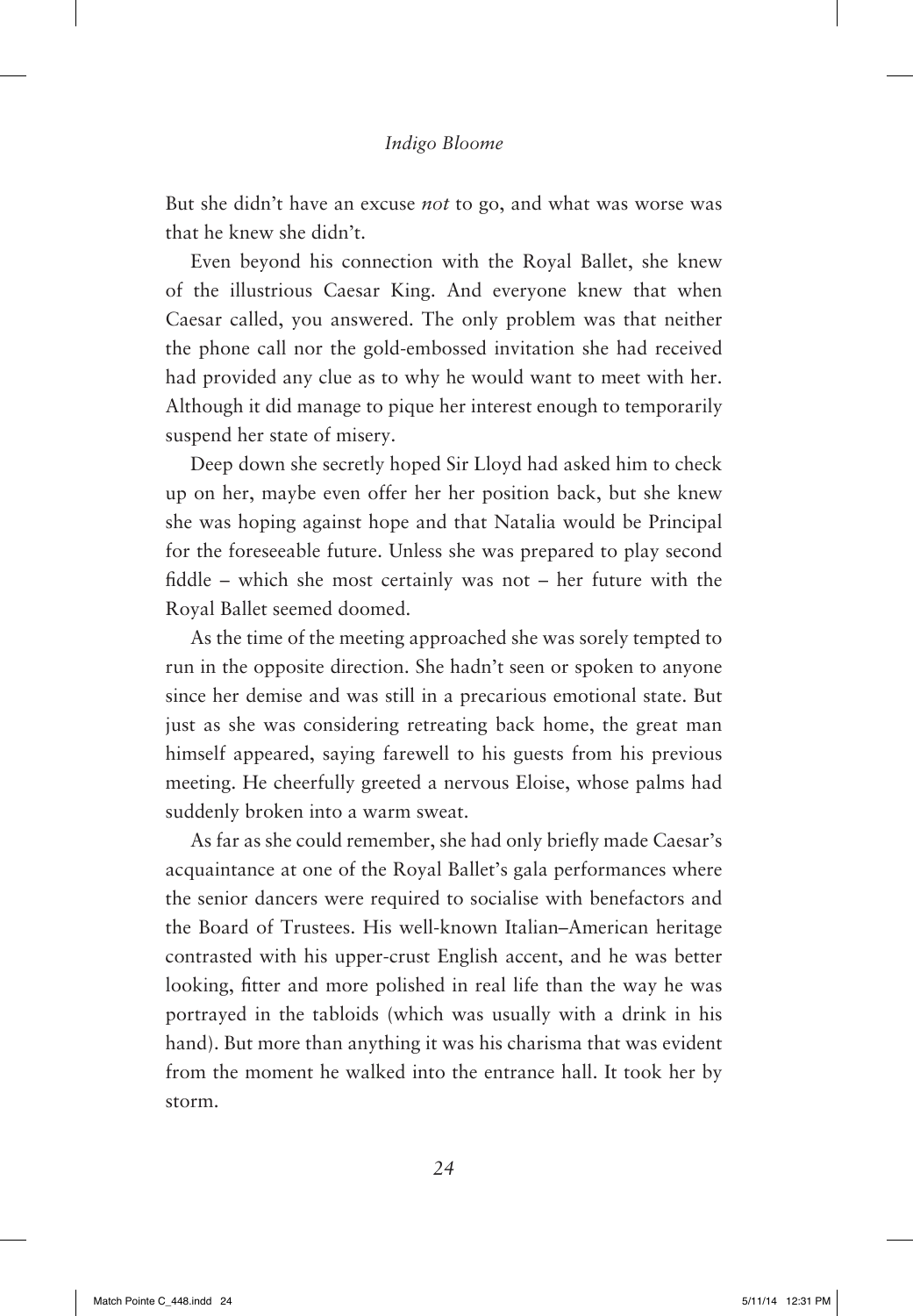'Thank you so much for meeting me, Eloise. After you.' He gestured for her to precede him into the lift. 'We'll go up to the restaurant on the seventh floor.'

Although she had visited the gallery, Eloise had never dined on the seventh floor. The views of London over the Millennium Bridge were breathtaking as she settled into her plush seat in the private room. She was pleased she had worn a formal skirt and blouse rather than more casual attire, given that Caesar was dressed in a navy suit with his trademark cravat and handkerchief; today's colour was cerise.

'I hope you don't mind, I've ordered lunch for us. Would you like a cocktail to start, or perhaps some champagne?' He raised his eyebrows, awaiting her answer.

If Eloise had been nervous before, she was practically speechless now. Apparently a cup of tea wasn't on the agenda, she thought anxiously, still unable to believe she was meeting with Caesar *alone* and still hadn't so much as uttered a word.

'I, ah, I'm not sure …'

'We'll start with two bellinis, I think, Max, and take it from there.'

'Certainly, sir.' The waiter silently disappeared, closing the door behind him.

'Now, I suppose you're wondering why I've asked you here,' he began, his smile broadening.

'The thought *has* crossed my mind, Mr King.' Eloise was relieved when her first words came out more smoothly in reality than she'd imagined them in her mind.

'Please, call me Caesar. I've no doubt it has. But before I get to that matter, let me just say how sorry I am that you're not currently dancing with the Royal Ballet. You are such an extraordinary ballerina; it is definitely our loss.'

Eloise had been dreading discussing this, but had known it would be unavoidable given Caesar's active involvement in the company.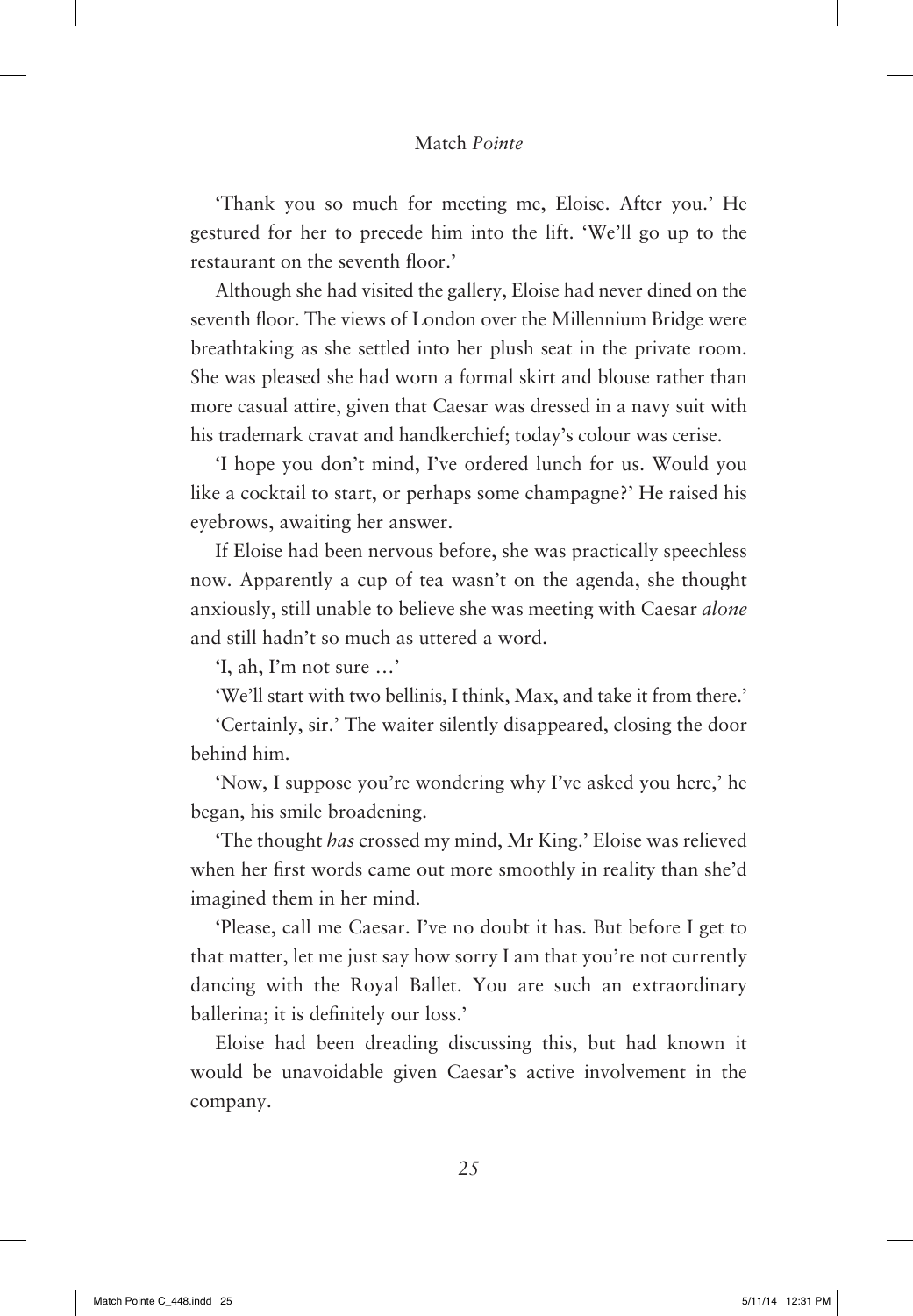'Thank you,' was all she said in reply.

'So tell me, do you have any plans for your immediate future?'

It took Eloise a moment or two to answer. 'To be honest, I haven't given anything much thought since walking out. I realise I'll need to soon …'

'I know this is out of left field, but your future is the very subject I'd like to discuss over the course of this lunch. I have a proposal I want you to consider. But let's get to know each other a little better first, shall we?'

Eloise agreed, still unsure where any of this was headed.

'How about I start with a little bit about me?'

'Sure, sounds good.' Eloise was grateful he was taking charge, given her level of discomfort with the whole setting.

If there was one thing Caesar was great at – and loved – it was talking about himself until other people relaxed around him, and he didn't mind how long it took. He was a patient man when it served him to be.

Eloise listened attentively, politely at first and then with fascination at the twists and turns his life had taken. Caesar's passion for tennis and ballet was obvious, as his eyes lit up and his gestures became more animated whenever he mentioned these topics. Before long, Eloise was completely engaged, laughing at his stories and hanging on his every word. Looking down at her plate, she was surprised to see that she had already finished her lunch. Caesar filled up her glass for the second time with a crisp Pouilly-Fuissé, which she found delicious even though she rarely drank. It didn't take her long to realise that it was far simpler to go with the flow of all things Caesar, and he was never slow in taking the lead in the conversation – which suited her no end.

'So, tell me about yourself now that I've disclosed most of my life to you.'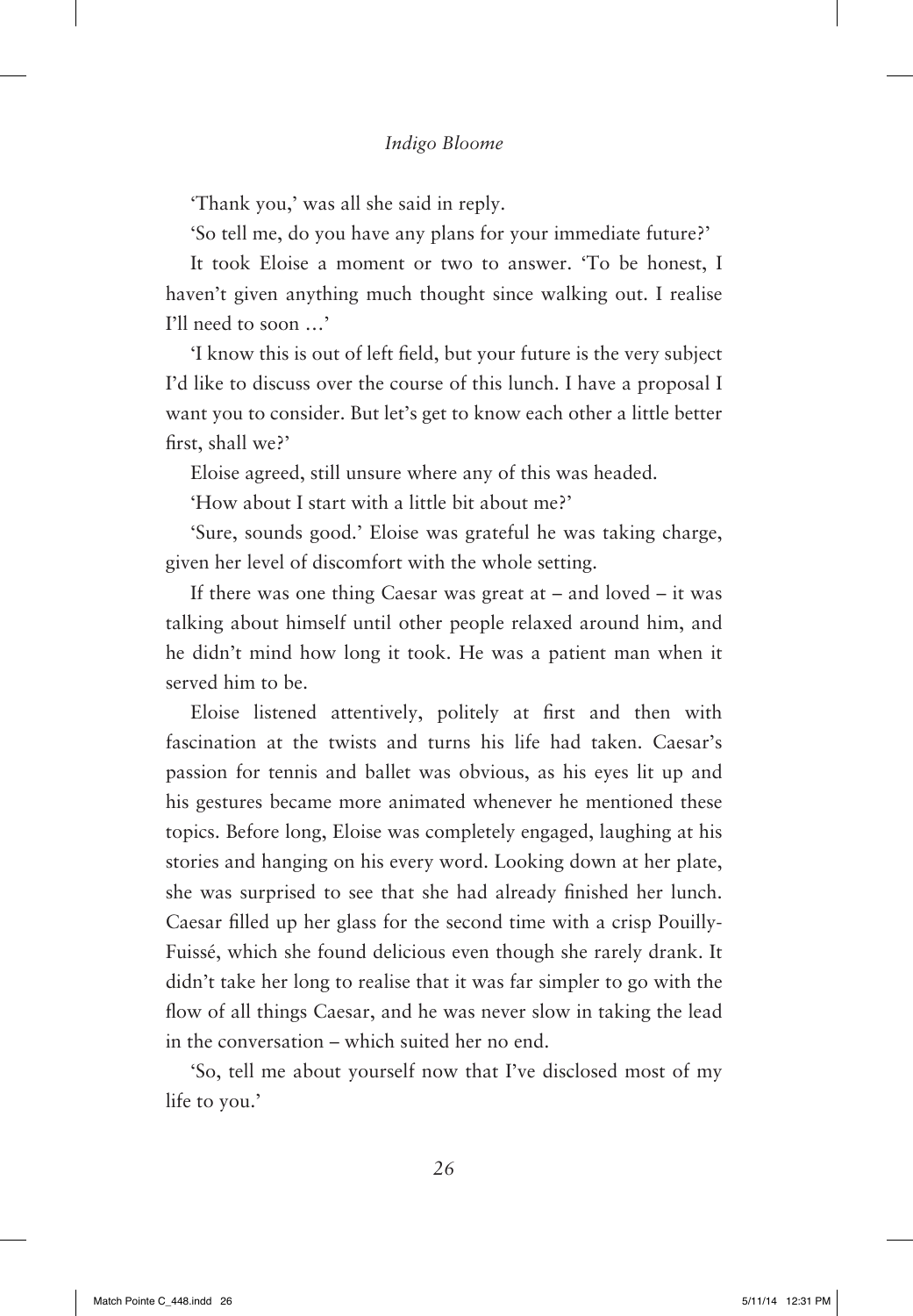'Mine isn't nearly as interesting. Up until recently it was pretty much ballet, ballet, ballet … Now I don't know what it is.' She forced herself to swallow the tears these words evoked.

'Tell me more, I'm all ears.'

As stoically as she could, Eloise described her childhood of foster care and her thrill of being accepted at age twelve to study ballet at White Lodge, home of the Royal Ballet School: something that had changed her life. It was the first time she had verbalised her bitter disappointment about *Manon*, and once she'd started she couldn't stop.

Caesar observed her as she disclosed the bare bones of her life story, knowing they were nothing more than scraps. He already had a file compiled on her life, so didn't press for the details she avoided, and which he already knew. He merely took notice of what she left out and her mannerisms as she spoke, which fascinated him.

The poor child had nothing in her life other than ballet. There were times when she was fighting back her tears and he felt like holding her hand to help her through the pain, but he quickly checked himself. He was depending on her feeling completely abandoned and the plan he had developed hinged entirely on that premise.

'Do you plan to return to the Royal Ballet, Eloise?

She shook her head solemnly, knowing that words might break her.

'But you said yourself, you were given the role of Soloist. It's not as if you were sacked.'

'I will *not* return as Soloist.' Eloise spoke quietly but firmly, and felt anger and disappointment cascading over her crushed heart all over again. She made an effort to rein in her tumultuous emotions; the last thing she wanted was for Caesar to see her like this, though she feared it was already too late.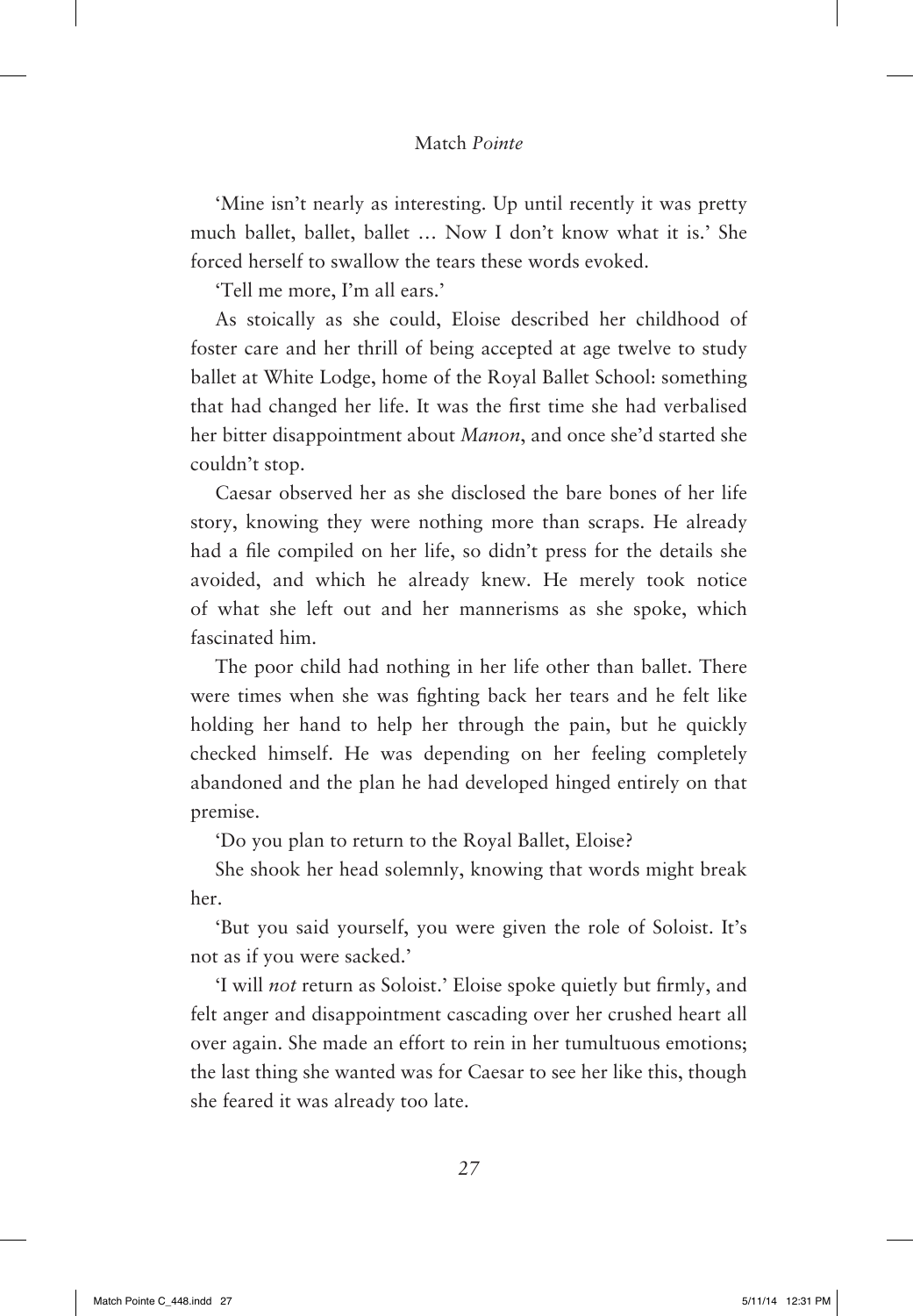'So what are you going to do? You must have some idea. You're too gifted to simply walk away. Perhaps you just need some more time to think things through.'

'Dancing is all I have, Caesar. My pride won't let me go back – not after the argument I had with Sir Lloyd. It was made very clear to me that the Russians are the next big thing to hit the ballet world and that being "home grown" is now seen as second-rate.'

'I'm sorry you feel that way, but I understand what you're saying. As you know, our new choreographer, the world-renowned Xavier Gemmel, is on a two-year contract and has the full support of the Board. I'm afraid he has scope to bring in more dancers from Russia, which doesn't help your situation either.'

Caesar watched as Eloise shuffled uncomfortably in her seat, confirming the truth of his words. He often found that succinctly stating the reality of a situation, although difficult for people to hear at the time, had a profound impact on their decisions. It was a strategy he often used to his advantage.

'Maybe I should apply to another company overseas … I'm not sure. I'm not skilled in anything else. And I can't imagine a day without dance in my life.'

'You could apply overseas, but you would need the Board's approval to do so.'

'What do you mean?'

'I'm assuming you've read your contract, Eloise …'

'My contract with the Royal Ballet?'

'It states clearly that you do not have the right to accept a position at another ballet company without the Board's approval. From what I can ascertain from the other trustees, they're looking forward to having you back – albeit as Soloist. In the meantime, I believe Lloyd has approved an extended leave of absence, and you should receive a letter shortly.'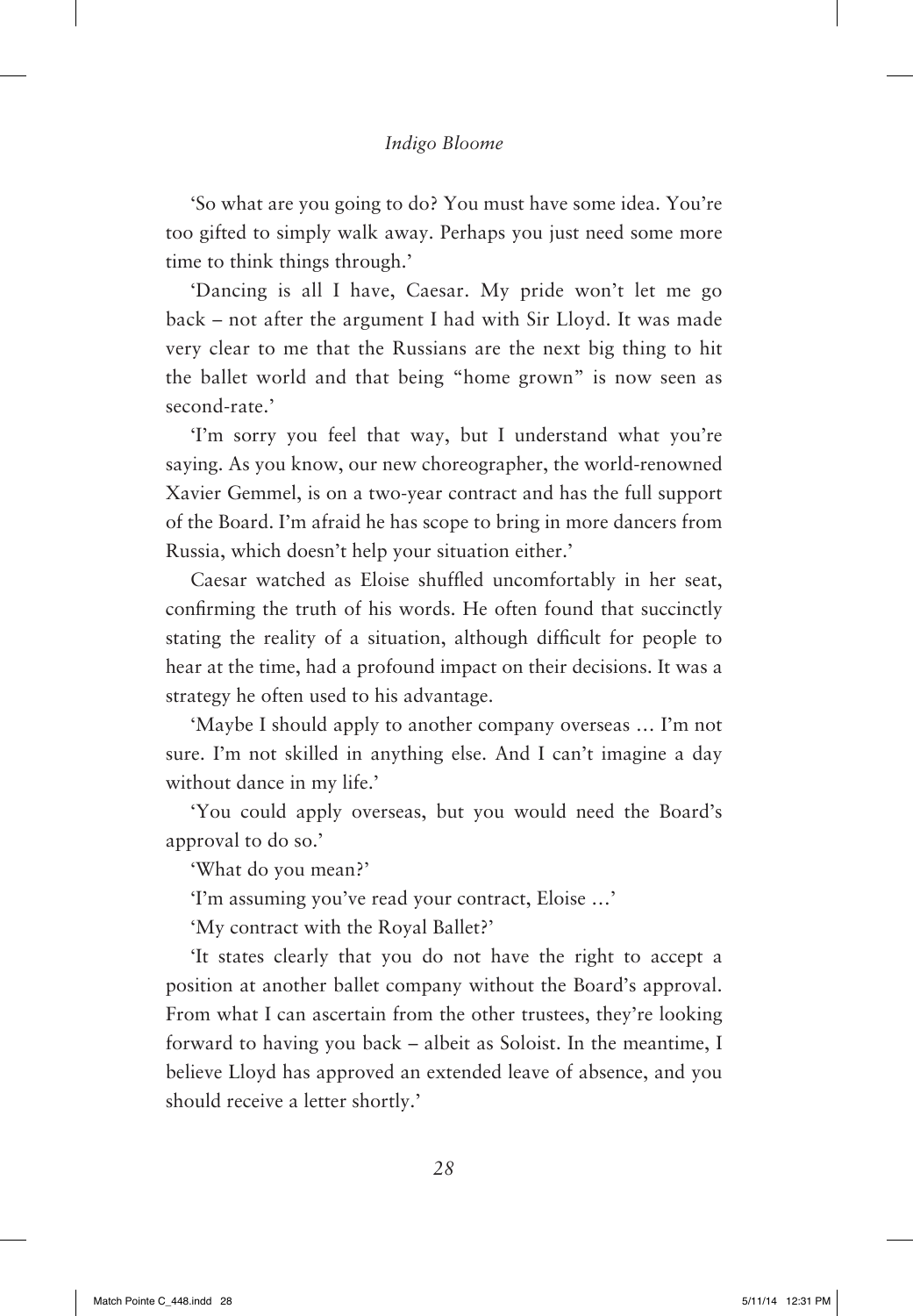'If Xavier doesn't believe I am good enough to be Principal, I can't return under his leadership. I worked hard to be in that position, but to pretend I can return when Natalia has been promoted to my role is impossible. Xavier is well known in the industry for his nepotism and I'm sure it will only get worse during his tenure.'

'Unfortunately I can't disagree with you there. This issue was discussed at length before he was appointed. We all knew what we were getting into. So let me ask you this: if you *aren't* returning to the Royal Ballet under the current conditions and you are unable to dance elsewhere, what exactly are you going to do, pray tell?'

Caesar couldn't deny that right now he felt like the cat circling the canary whose cage door was open – she was such a delicate little bird – but he'd learnt from experience that it was far more effective to let people work through their feelings. At least then they believed they were making their own decision rather than being masterfully manipulated towards his end game, as was usually the case.

Eloise felt as desolate as she had the day she walked out of the ballet on hearing Caesar's words. Her current situation was almost too much for her to bear.

'I just want to dance,' she replied at last. 'I do think I need some distance from the Royal Ballet, but I have no idea how to go about it.'

That was the cue Caesar had been waiting for, and if truth be told, he'd had enough theatrics for one day. So he wasted no time in cutting to the chase.

'Then I'm hoping that's where *I* may be able to help. I would like to make you an offer and I'm hoping you'll consider it very seriously. It is something I have put much thought into and I hope it is of equal advantage to both of us. It will guarantee your financial independence – but I won't lie to you: nothing in this life comes without a price.'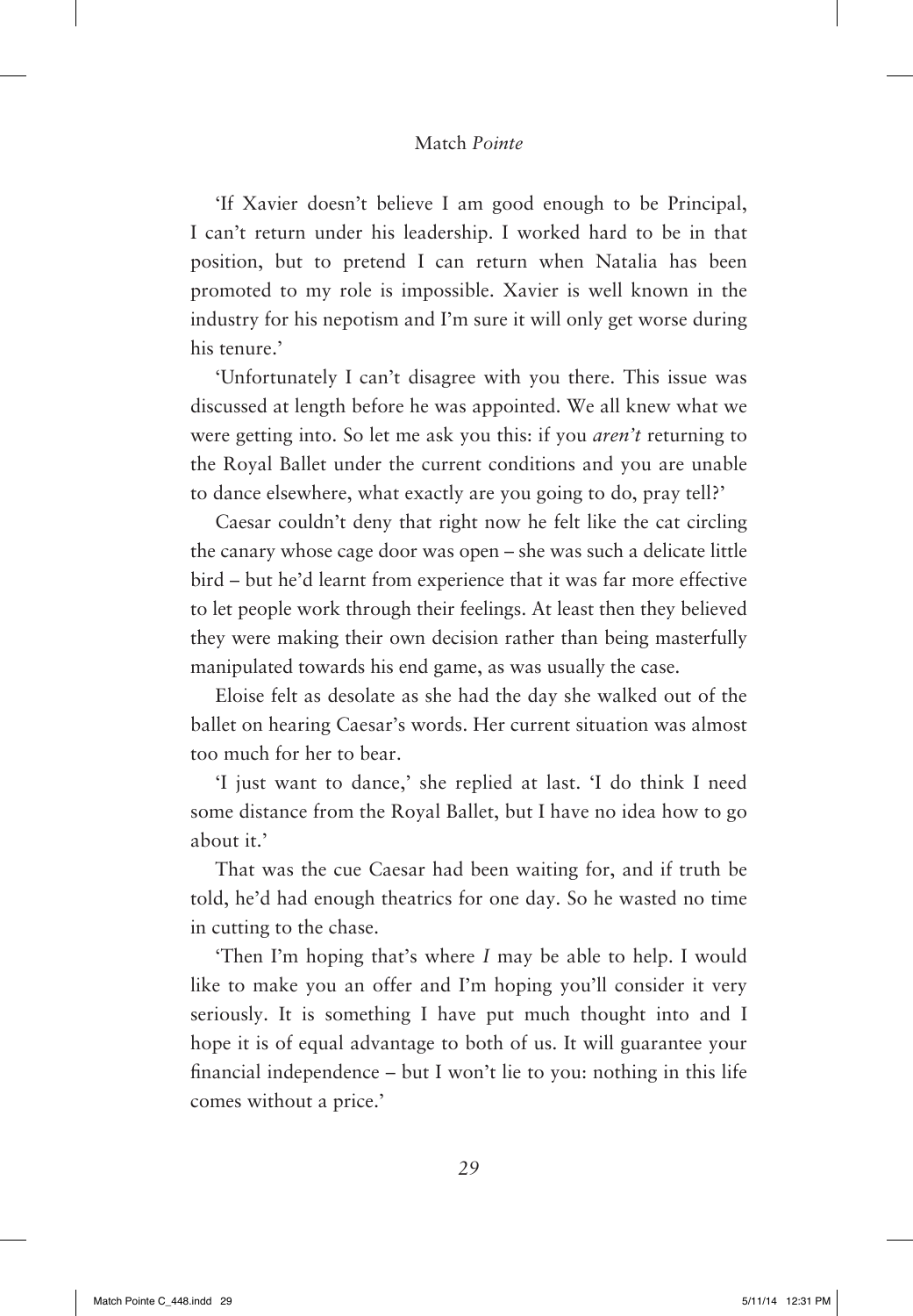He took a moment to open his Italian leather briefcase, removed a manila envelope with her name on it and slid it across the table towards her.

'Essentially it means that you would contract yourself to *me* for the next two years.'

If Eloise had been desolate a moment ago, she was in shock now. 'What?' She stared at him wide-eyed. 'Why me?'

'Because you are financially vulnerable, and you are a magnificent dancer whose skills should be allowed to develop – even if away from structured ballet. You are a beautiful young woman whose life has barely begun – even though you think it is over. I am in a position to provide you with a lifestyle that surpasses what you had with the ballet and surrounds you with athletes who are the top of their field. But I need your personal commitment for two years. After that, Xavier's term with the Royal Ballet will be complete, you will have just turned twenty-four, with more life experience than you've ever imagined and, well, let's just say who knows what your future may hold?'

He looked directly into her enormous, dewy eyes, giving her time for his words to sink in.

'I don't know what to say …' Eloise wondered whether she was trapped in a warped dream or perhaps it was a nightmare; she couldn't decide which.

'I completely understand this may come as a surprise, so let me explain my proposal, the specific details of which are inside that envelope.'

Eloise's dessert – once again, pre-ordered by Caesar – arrived just as he was relating his discussion with Ivan Borisov. Eloise had vaguely heard of Ivan on the sports news, but was far more impressed that his mother was the famous ballerina Anna Alexandrava.

'Ivan is Number One in the tennis world, and for the moment, it's not in my interests to see him lose that coveted position. He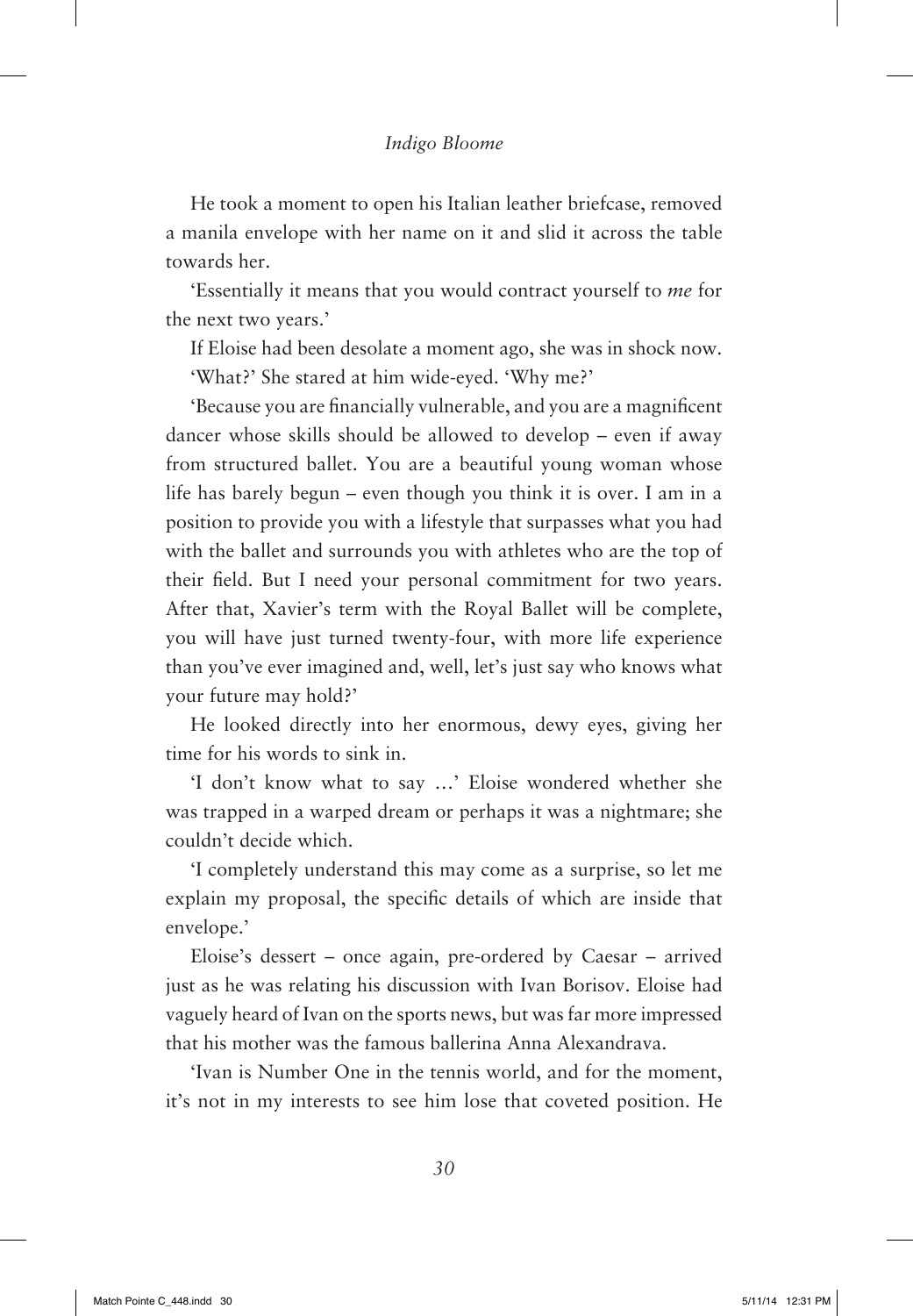believes that having you dance for him before every match would bring back his motivation and passion for the game. It may or it may not; only time will tell. I know that you are feeling dejected about losing your own role as Principal, but I'm hoping I can make you an offer too good to refuse. I'm calling it my "Number One Strategy". Although I'd oversee the arrangement, to cover all expenses and ensure that the conditions of the contract were being met, you would become accountable to the top-ranked male tennis player. You would travel with him around the world and essentially he would become your new "Master" – to use a term familiar to you. It would be up to both of you to agree on the terms of your relationship.' He paused. 'Do you have any questions so far?'

'My new Master?' She couldn't remotely fathom why this piqued her interest.

'In my opinion, the most successful tennis players tend to be dominant and controlling – the game demands these characteristics of its champions. Just as you, to the best of my knowledge, are submissive by nature, which drives your perfection in ballet. Professional ballet dancers must adhere to the rules of the dance and depend on certain boundaries. By all reports, you perform at your best under the strict demands of your masters and mistresses.'

There was no doubting Caesar had certainly done his research thoroughly as he paused to watch all the colour drain from Eloise's face, when just moments ago it had been flushed. He smiled as he continued, congratulating himself again on his choice. She was even more perfect for the role than she had appeared on paper, and so very easy to read – an open book in every sense.

'It will be up to both of you to negotiate the parameters of your relationship. This will be an important discussion, as your respective lawyers would then draw up the terms of your agreement, which of course I would require you to uphold.'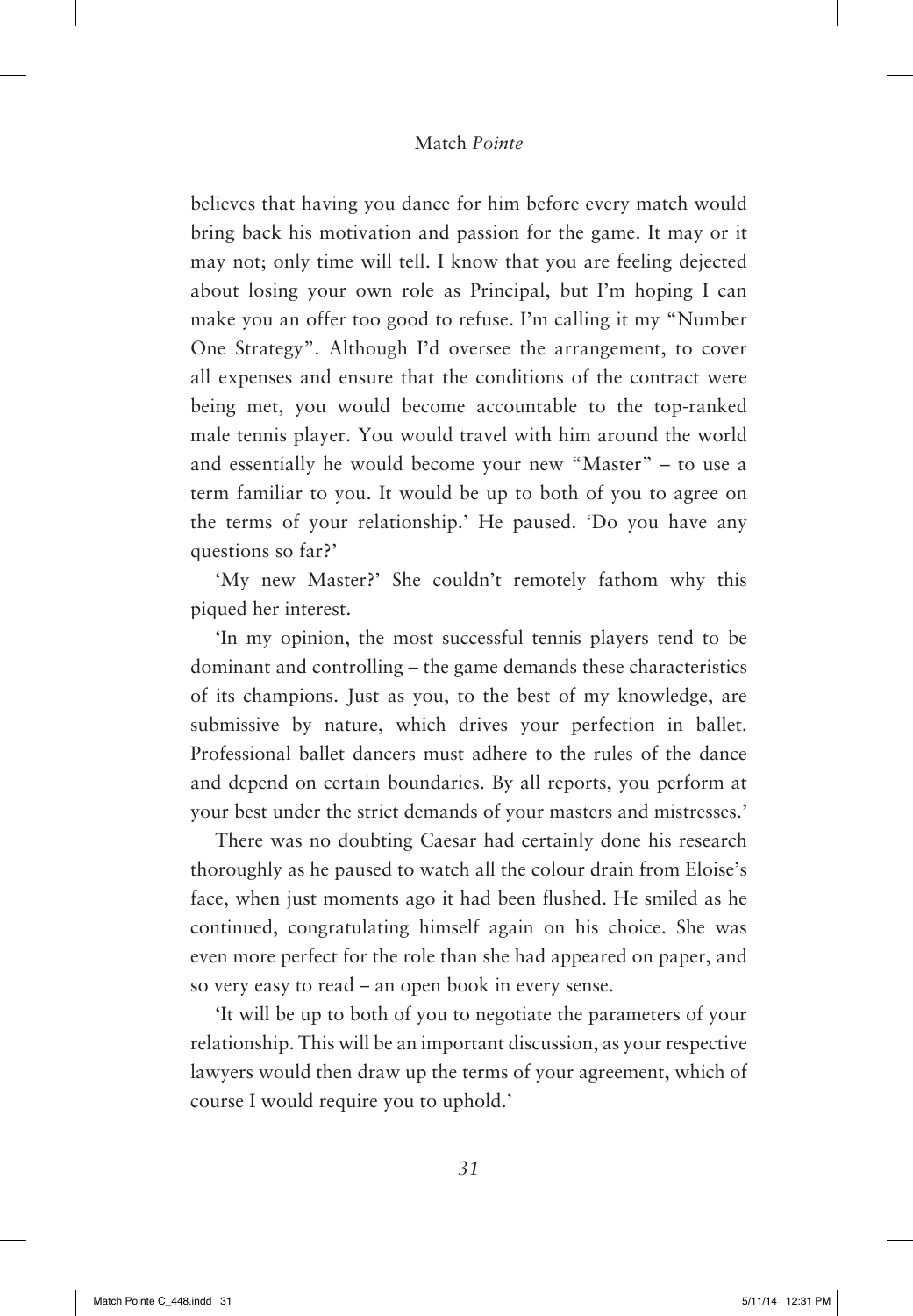'And by parameters you mean what exactly?'

'The rules that define and determine your relationship.'

'So I would negotiate this with Ivan?'

'You would negotiate this with whoever was Number One, as per the ATP's – the Association of Tennis Professionals – rankings. Currently this is Ivan, and he is very keen for you to be his private ballerina.'

'Oh, I see. So the contract would be with you for two years but my agreement would be negotiated separately with each Number One during that timeframe?'

'Exactly.' Caesar was pleased she seemed to be catching on.

'And would my relationship with the Number One ever be more than dancing?'

She had to ask; it needed to be clarified.

'That would be entirely up to you, but you should be prepared for the possibility. It is certainly not my aim to place you in a situation that isn't consensual. That is why the agreement between you is such an important step in the process. Of course I can't speak for each Number One; it would be for them to negotiate the boundaries with you. Only then would the specifics form part of the contract.'

'And how do you know they would even agree to such a proposal?'

'I manage the top six male players in the world. I know their lives inside out, more than their nearest and dearest ever will. If Ivan doesn't maintain that position, one of the other five will be Number One. I have included a brief dossier on each of them for you to review before making your decision. I think you will be pleasantly surprised.'

He smiled, almost like the cat that had already swallowed the canary.

'But how do you know that they would even want me in their lives?'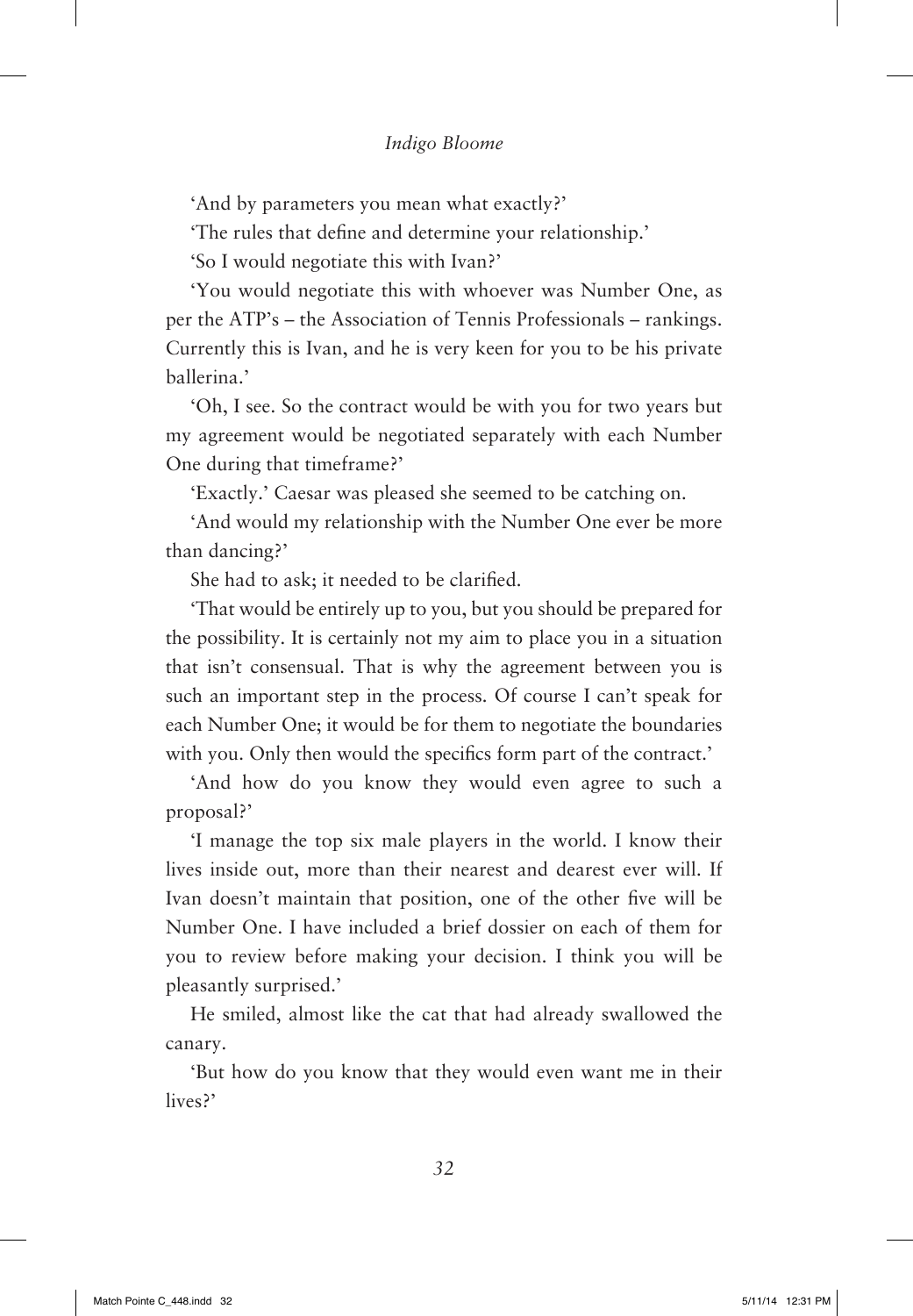'Believe me, Eloise, I know every one of these men would welcome you into their life in whatever shape the relationship takes. As you know better than anyone, being at the top is lonely and isolating. To have someone who doesn't judge them and understands the pressure of their lives, the need to perform on cue over and over, would be invaluable. It became abundantly obvious to me after my discussion with Ivan. If these elite athletes don't have a partner one hundred per cent dedicated to their career, it's only a matter of time before the stress cracks show and their relationship fails, often affecting every part of their life. I see it time and again. Should you come into their lives, understanding what drives them to be Number One, as you know first-hand, supporting them to achieve, with no strings attached … do you think they'll knock all that back? You'd be a dream come true!'

The entire situation was too much for Eloise to take in.

'I know it's a lot to absorb, and probably the last thing you were expecting from our meeting today. So I'd really appreciate it if you could read through the information when you go home, consider what I've offered and let me know within the next two days if you are remotely interested. I'd be more than comfortable if you feel you need to experience the lifestyle I'm proposing before committing to anything. If you decide to proceed, the contract between us will be legally binding for the next eight grand slams; there are four a year. You'd start with the French Open in May, then Wimbledon, followed by the US Open, and finally the Australian in January.

'It's a big decision, which I encourage you to consider seriously. And I need to be clear: should you proceed, your life for the next two years will not be your own.' His eyes became lethal for a flicker of a second, right before his tone lightened. 'If you have any more questions whatsoever, just call my direct line.' He handed her his business card.